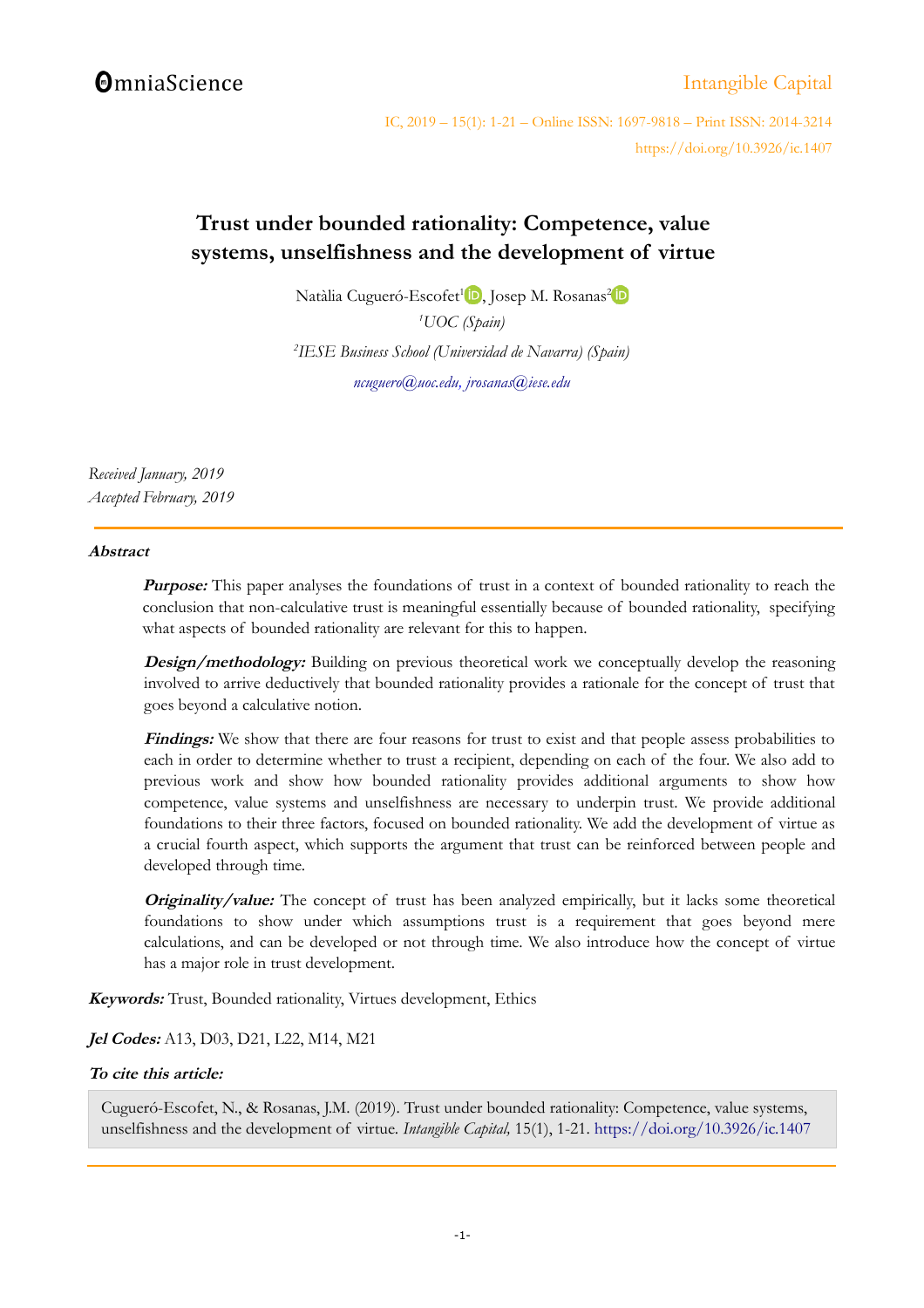## **1. Introduction**

Trust has become a major topic in management. The special issues that major journals have devoted to the subject, like the 2003 special issue of Organizational Science, and the two special issues of the Academy of Management Review, in 1998 and in 2009, are signs of this importance. In Organizational Science, McEvily, Perrone and Zaheer considered that "although research on trust in an organizational context has advanced considerably in recent years, the literature has yet to produce a set of generalizable propositions that inform our understanding of the organization and coordination of work" (McEvily, Perrone & Zaheer, 2003, pp. 1). It seems reasonable to state that the field of trust in personal relations and organizations is wide and some central questions remain unexplored. This paper is intended to answer an important question that recent research in the field has considered to be basic: "Why do people trust each other?" (Dietz, 2011).

Different approaches have been used to attempt to find an answer to this question. This paper focuses on the "rational" approach, with the intention of showing that bounded rationality is necessary for the word "trust" to be meaningful; and that the reasons for the existence of trust arise from specific bounded rationality aspects. James (2002) showed what he called "the trust paradox", by which if rewards are changed so that both players have an incentive to take the action which is Pareto-optimal, the need for trust disappears. Rosanas (2016) went one step further to show that unbounded rationality necessarily leads to a calculative notion of trust, i.e., that if human beings were unboundedly rational, then Williamson (1993) would be right in that trust would simply be another name for risk. What we add here to his approach is the analysis of the aspects of bounded rationality that are at the origin of a meaningful concept of trust.

We think that revisiting trust and examining the assumptions that make the concept necessary will reveal fundamental differences between trust and risk. People trusting other people obviously face some risk, because this trust can be either honored or betrayed; and, as we have mentioned, trust has even been identified with risk (Williamson, 1993). However, risk and trust differ, and we are going to show that trust becomes important only if it can be distinguished from other concepts with which it shares some commonalities, risk being the main one.

Our endeavor here is twofold. First, we are going to examine trust compared to risk and second, we are going to show the assumptions that make the existence of trust possible. We think that this is relevant and useful as a starting point because the assumptions on which trust is based, and its distinction from risk, have not been examined following a rigorous theoretical analysis. We think our analysis is helpful because it allows to study the rational foundation of trust and, thus, it is an alternative way to the current empirical research and theoretical models that many researchers have started, which has already led to a better understanding of trust creation and reparation processes, and of their outcomes and effects (Dirks & Ferrin, 2001; Ferrin & Dirks, 2003; McEvily et al., 2003; Tomlinson & Mayer, 2009; Williams, 2007).

There is an additional reason why we think that this is an appropriate time to pinpoint the assumptions on which trust is based, as they are related to bounded rationality. Today, more than ever before, in the context of a crisis of values that has been at the root of many recent scandals, trust is potentially more useful than ever as the possible glue that might hold organizations together and increase the probability of improving the rectitude of current managerial practices (Hosmer, 1995). In general, definitions must have an intention of integration and, as such, the basic assumptions on which they are based must be explicitly included in those definitions. Hosmer does this by defining trust as the "expectation by one person, group or other firm of ethically justifiable behavior – that is, morally correct decisions and actions based upon ethical principles of analysis – on the part of the other person, group, or firm in a joint endeavor or economic exchange" (Hosmer, 1995, pp. 399). Hosmer considers trust at all possible levels of analysis, but here we are going to concentrate our rational foundations at the individual level of analysis, namely, trust between two people.

Furthermore, trust can promote the reinforcement of moral virtues and, thus, increase the probability that companies may enter into a process of inter- and intra-organizational trust building. Dietz argues that institutionally based trust is not possible alone; trust sources can come from institutional and interactional sources, meaning that now, more than ever before, "cultures depend on a more values-based leadership where people don't need to look at the rule book, where they know intuitively what the right thing to do is" (Dietz,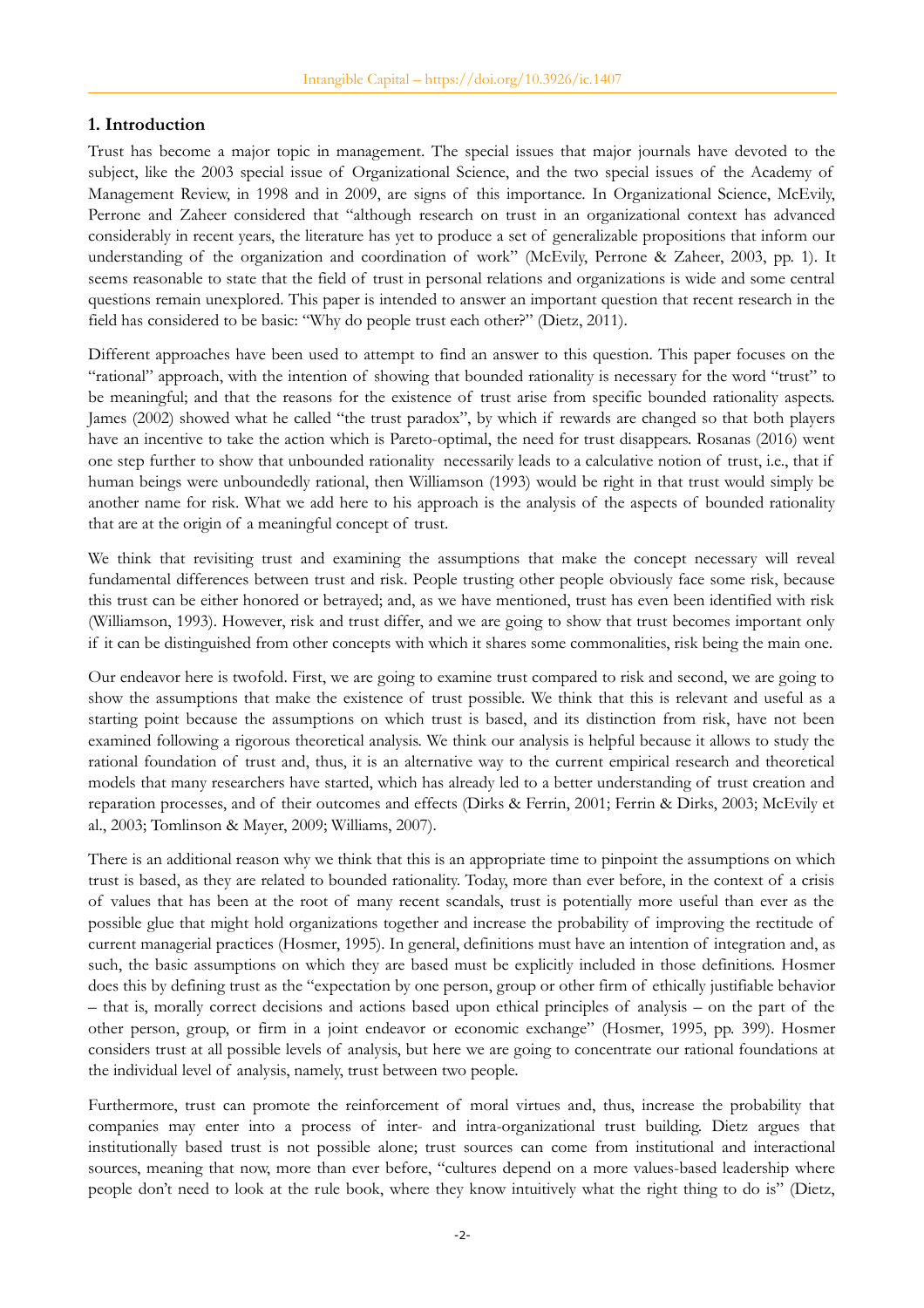2011, pp. 218). This is crucial to the development of virtues: the required self-control and self-empowerment that creates trustworthiness increases as a result of a greater commitment to virtues and to the personal integrity of leaders. Cultural differences cause people to view trust differently. Different corporate cultures, depending on the industry of operations, also reveal different approaches to trust (Ferrin & Gillespie, 2010). This makes reaching an agreement on trust an aspect that organizations need to support. It also seems to be a transversal characteristic, even if trust formation can be reached through singularities that are dependent on cultural differences.

Some of the analyses of trust are based on the assumption that trust is rationally based and instrumental (Kramer & Tyler, 1996, pp. 10); but this instrumental view of trust is not enough to explain its presence in people relationships . In fact, and again according to Kramer and Tyler, "trust is important only when people have social relationships" (Kramer & Tyler, 1996, pp. 10). Besides, as we will see, people often adopt some type of rule-based decision-making, based on their own identities as individuals (March, 1987) and their identification with a group, possibly to protect existing social values and relationships, even in purely economic terms (Kahneman, Knetsch & Thaler, 1986).

As we mentioned, our starting point is the Rosanas (2016) result that unbounded rationality and a concept of trust that goes beyond risk are incompatible, i.e. that given unbounded rationality, trust is reduced to a mechanical form of calculation. In this paper, we intend to contribute to an integration of different concepts of trust and we do so formally developing sufficient conditions for trust to exist. We thus attempt to establish the decision-theoretical bases on which trust can be founded, showing that ill-known payoffs and preferences first, and values and value systems next, are essential for a concept of trust that goes beyond risk.

The paper is organized as follows. First, we briefly review the definitions of trust that can be found in the literature. Second, we investigate those situations in which trust between people seems to be a variable worth considering, showing that the analysis of bounded rationality provides a reason for a concept of trust that goes beyond the calculative notion discussed before. And we finish by arguing how value systems provide an underpinning for trust based on integrity, while having unselfish values provides an underpinning for trust based on those values and time-consistent preferences provide an underpinning for trust based on character or virtue. Finally, we relate the instrumental-rational approach to trust to the social and cultural approaches.

## **2. Defining trust and identifying the problem**

The concept of trust has been considered "elusive" (Arrow, 1974; Gambetta, 1988; Williamson, 1993); so, finding a proper definition of trust is not an easy task (Gambetta, 1988; Williamson, 1993). It was originally defined as simply telling the truth or keeping one's promises (Dasgupta, 1988). Williamson considers that trust is just another word for risk taking and that, therefore, all trust is merely calculative (Williamson, 1993). He thus attaches no special importance to the concept, although later on in the same paper he accepts that there are other forms of trust (what he calls hyphenated trust and nearly non-calculative trust) that go beyond the mere calculative notion. On the other hand, trust has been investigated by behavioral researchers who have considered it to be linked to openness between two people and the extent to which one person can predict the behavior of others, especially with respect to what is normally expected of a person acting in good faith (Gabarro, 1978, pp. 294).

There is one definition that seems very useful for the purpose of the present paper: the one provided by Zand (1972). He defines trust as "actions that (a) increase one's vulnerability, (b) to another whose behavior is not under one's control, (c) in a situation in which the penalty (disutility) one suffers if the other abuses that vulnerability is greater than the benefit (utility) one gains if the other does not abuse this vulnerability" (Zand, 1972, pp. 230). Thus, the decision whether to trust comes first (when the trustor evaluates the trustworthiness of the trustee), and the decision whether or not to honor that trust comes afterwards. The essence of Zand's definition has been adopted by many authors, except perhaps for point (c), which has not been considered crucial to many aspects of the analysis. As we will see, Kreps (1990) adopted a similar concept when he formalized the analysis of trust as a "one-sided version of the prisoner's dilemma game" (Kreps, 1990, pp. 101).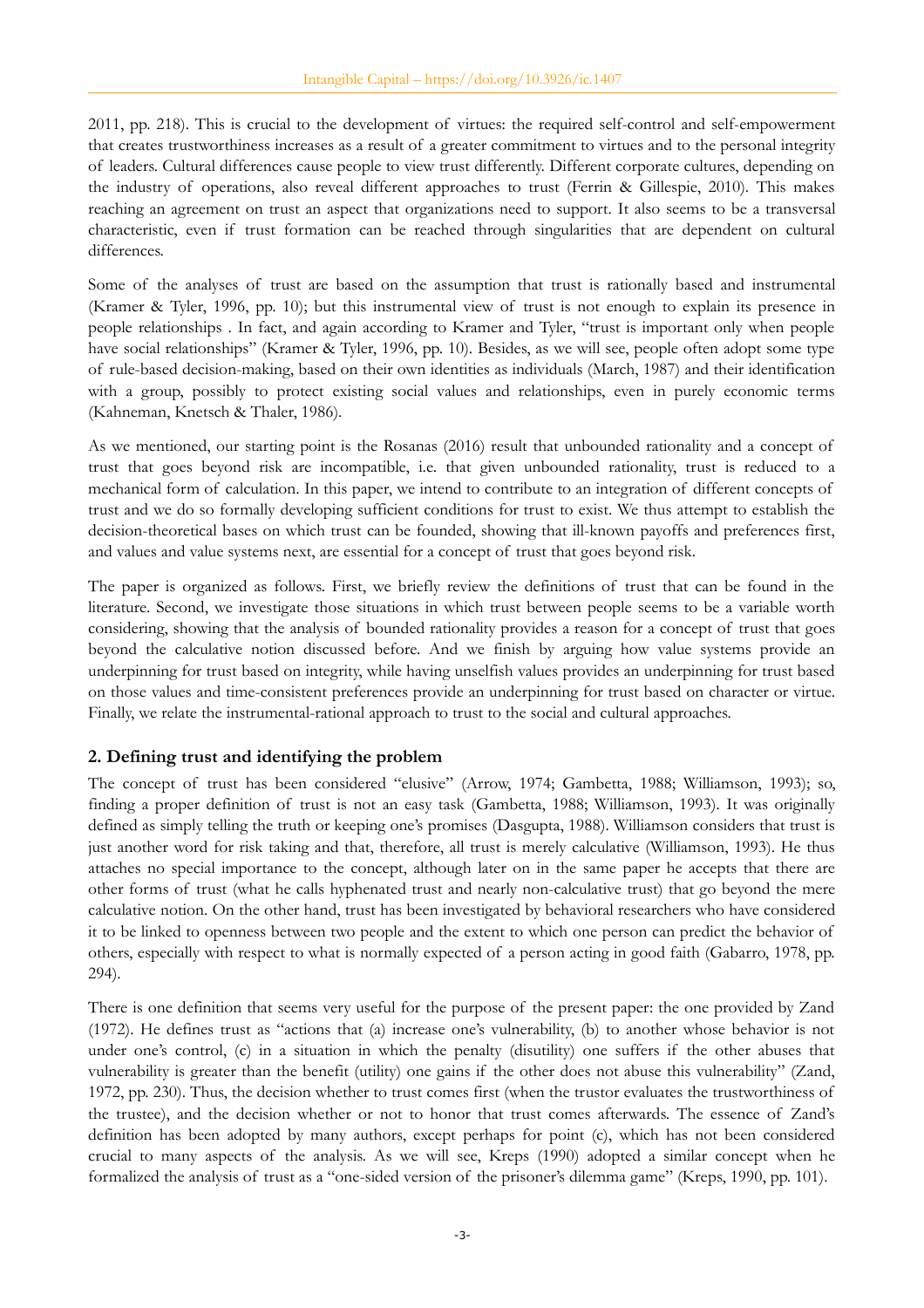Dietz believes "this basic sequence to be a universal dynamic, common to all trust encounters. (…) There is always an assessment (however thorough) of the other party's trustworthiness which informs a preparedness to be vulnerable that, in genuine acts of trust, leads to a risk-taking act" (Dietz, 2011, pp. 215). Some aspects may change, in contrast, in how the process is contextually configured. This mainly depends on how the evaluation of trustworthiness takes place and which variables are concluded to be more or less important in each part of the process. In general, trust has been considered a consequence of trustworthiness, i.e., mainly a perception of trust placed on a person who is evaluated as to whether he/she deserves to be trusted or not.

In general, most researchers recognize that the literature on trust relies heavily on the fact of being vulnerable or assuming some risk associated with the actions others take (Korczynski, 2000), and it seems that there is no doubt cast on the fact that trust is a risk-taking activity (Dietz, 2011). Korczynski stresses the point that the literature considers that there are multiple types of trust – such as rational calculative trust, or altruistic or blind trust – and that there is a distinction to be made between personal trust and trust in abstract systems and institutions (Korczynski, 2000, pp. 3). Recently, as we mentioned before, researchers like Dietz have considered that it is not the case that many types of trust exist. They have claimed that there is a universal trust experience or process, and what differs is how each stage of this universal trust sequence happens (i.e. considering different cultural or personal characteristics, among many others). The differences in how this process performs is apparent in different evaluations of trustworthiness, cognitions and actions of trust, and will thus originate different effects coming from a trust experience (Dietz, 2011).

Rousseau et al. in an article reviewing trust, have considered how researchers agree or disagree with the meaning of trust. (Rousseau, Sitkin, Burt & Camerer, 1998). They consider that the specific conditions for trust to exist are two: 1) the existence of risk and 2) interdependence, which leads to a definition of trust being "the willingness to be vulnerable in conditions of risk and interdependence" (Rousseau et al., 1998, pp. 395). And they continue by stating that "trust is not a behavior (e.g. cooperation) or a choice (e.g. taking a risk), but an underlying psychological condition that can cause or result from such actions" (Rousseau et al., 1998, pp. 395). Our focus is to discuss this in terms of rational foundations for trust, so discussing when trust becomes necessary or not. Even in a situation of risk and interdependence trust may not be necessary if mere calculativeness is enough (Rosanas, 2016). We discuss here that there is a third aspect joining risk and interdependence: bounded rationality, whose different aspects are going to discuss here to complement the previous two foundations of trust.

#### **2.1. Formal modeling of trust**

Kreps (1990) provided what might be the best formalization of the trust process in the form of a game. He based his formulation on the following points. First, the situation involves two people: the trustor (labeled A), and the trustee (labeled B). There is a sequential decision-making process, where A first makes an evaluation about B's trustworthiness; after that, A may be willing to trust B. If A makes the decision to trust B, then B can make the decision whether to honor that trust or betray A. The payoffs to both A and B will be determined by this decision. Of course, if A does not trust B, B can do nothing (see Figure 1).

"Vulnerability" in the Kreps model, means that if B betrays A, A's payoff is negative, i.e., A is worse off after the interaction than he/she was before. In contrast, if B honors A's trust, then A's payoff is positive. As we mentioned before, it is important that the payoffs to B are such that they are positive under both situations (B betrays and B honors), but are higher if B betrays. Otherwise, the only problem would be one of professional competence, with no possible conflict between the two agents. In that case, there would be no need for personal trust.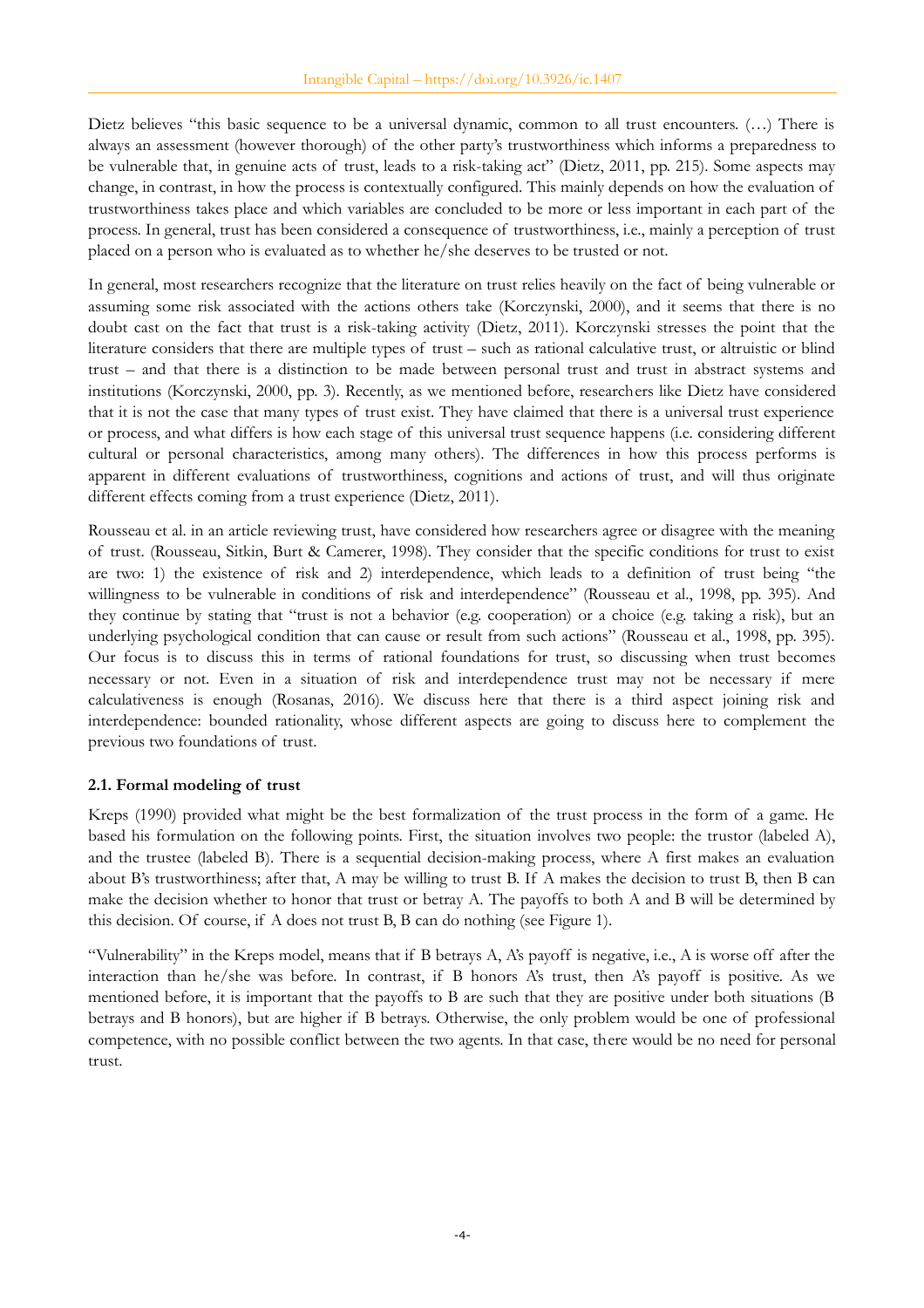

Figure 1. A quantitative representation of the trust problem

#### **2.2.Trust and trustworthiness**

The most widely used definition of trustworthiness is the one that was established in an integrative paper by Mayer, Davis and Schoorman (1995). They consider that people mainly evaluate three aspects of the trustee in order to assess his or her trustworthiness: ability, benevolence and integrity. They consider the trustor's willingness to enter into a risk-taking activity to be a central aspect, as trust entails the "willingness of a party to be vulnerable to the actions of another party based on the expectation that the other will perform a particular action important to the trustor, irrespective of the ability to monitor or control that other party" (Mayer et al., 1995, pp. 712). The Mayer et al. definition misses an important aspect of trust, though: in order for the situation to be meaningful, the potential trustee has to have something to gain by performing an action that is not favorable to the interests of the trustor. If not, the interests of the two people are perfectly aligned and thus, in general, there should be no problem. This notion is intended to overcome the notion of opportunism, which is defined by Williamson as "self-interest seeking with guile" (Williamson, 1985, pp. 30). A situation of trust implies the belief by the trustor that the behavior of the trustee is not going to be opportunistic.

In a more recent paper, Schoorman et al. revisited and commented on the widely examined model of trustworthiness and trust they developed in 1995 (Schoorman, Mayer & Davis, 2007). They considered which new aspects should be included to advance the research on trust. Specifically, they proposed that some new trust topics that need to be developed include: time frame models, the relationships between trust and control systems as managers of risk, including variables that can show context dependence, setting up the role of trust reparation policies after a violation of trust, deciding how attachments and emotion can have an impact on trust, and finally studying how different cultures differ in their assessments of the ability, benevolence and integrity of trustees (Schoorman et al., 2007, pp. 352). They have not changed their model in Mayer et al., and have argued that even if trust is a multilevel experience, they value their model because it is simple, yet it includes many of the stages that the trust process entails, especially regarding the three dimensions of trustworthiness, which remained unchanged.

These three dimensions of trustworthiness proposed by Mayer and colleagues (ability, benevolence and integrity) generate what the authors define as trust, moderated by the trustor's propensity to trust (Mayer et al., 1995, pp. 715). The trustor evaluates these three aspects with respect to the trustee on the basis of a specific situation. The authors draw a parallel between these three characteristics and the foundation of convincing in Aristotle's Rhetoric, where he suggests that a speaker's ethos (the speaker's power of evincing a personal character which will make his speech credible) is based on the listener's perception of intelligence, character and goodwill. Ability corresponds to intelligence, but it is domain-specific; character (reliability, honesty) corresponds to integrity; and goodwill corresponds to benevolence, which is the perception of the trustee's positive orientation toward the trustor.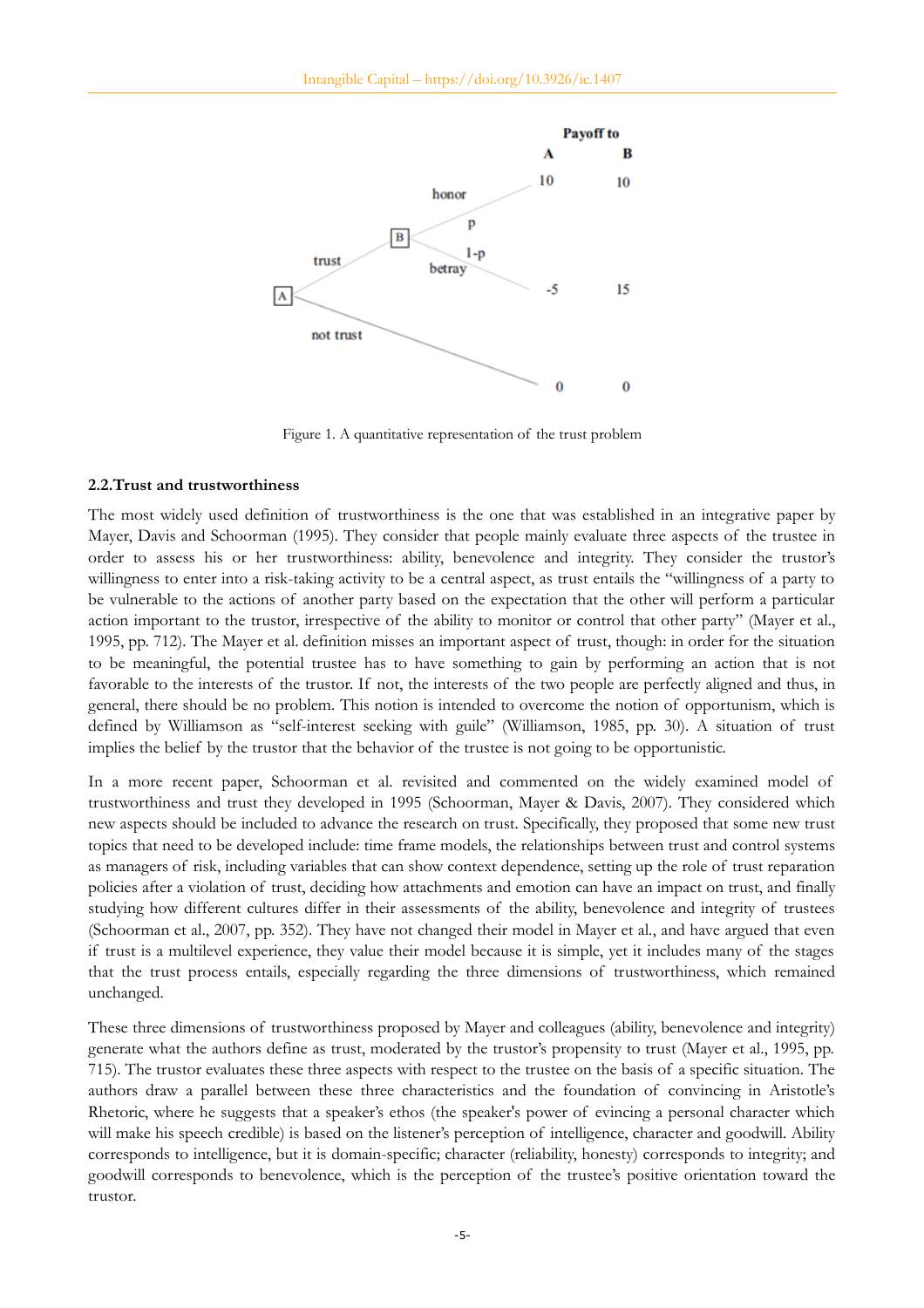It is important to stress that while the behavioral literature puts the emphasis on how trust is detected through perceptions, we are more interested in showing how the reasons for trust are present and useful in practical situations (i.e., whether a situation is centered on trust, how to face risk and how to enable cooperation, among many other possibilities). The presence of trust involves some assumptions. Our paper deals with trust foundations and how this connects with concepts of trustworthiness perceptions, which may come afterwards, and concepts that come after trustworthiness, such as risk-taking activities (see Figure 1 in Mayer et al., 1995, pp. 715).

Our approach is consistent with the literature that considers trust as a multilevel relational process that needs more guidance and specification (McEvily, 2011), and we support the thesis of that article: that trust maters. The antithesis, that trust does not matter, is true only in the case of unbounded rationality, with its unlimited capacity for calculation and self-knowledge.

We thus try to focus on making trust assumptions explicit, at the same time distinguishing trust from the concept of risk by making trust broader than mere calculative trust, and explicitly showing the distinction between the two types of trust.

 In order to do that, we next turn to examining the basic framework for the trust experience. We focus on a dyad of trustor and trustee, even if we are willing to accept that people's assessment of the trustworthiness of another individual is influenced by aspects that also come from the organization in which the relationship occurs. The dyad approach is a simplification which is valid for our purposes of clarifying trust assumptions and defining trust more clearly, since it is not situation specific, but can be extended to different types of relationships that are representative enough with the dyad as a symbolic relationship.

#### **2.3.Bounded rationality: Ill-known payoffs and preferences**

Most analyses of bounded rationality focus on the limited ability of human beings to derive (or calculate) the consequences of their actions. Some formalizations attempt to go further (e.g. by including a level of aspiration that is satisfying instead of attempting to maximize utility, see Selten, 1999). Herbert Simon's original formulation of the concept was wider, and included two additional characteristics of human thought. Aside from human beings' limited ability to foresee the consequences of their actions and the logical implications of their thoughts, they also have a limited ability to anticipate whether they will like the consequences of their actions, or how much they will enjoy the actions themselves: "It is a commonplace experience that an anticipated pleasure may be a very different sort of thing from a realized pleasure" (Simon, 1997, pp. 95). Finally, human beings have a limited ability to find possible courses of action as solutions to problems, i.e., the alternatives for action are not out there waiting for someone to pick them up; they have to be generated, often at a considerable cost and/or effort.

In order to analyze the role bounded rationality plays in the problem of trust, we need to focus on the first two of these limitations. The first one essentially means that, in complex situations, agents may not be able to know the actual payoffs to themselves, not only because of external, or objective uncertainty (which may be present, of course), but because they are not able to figure them out, or determine their probabilities with any degree of accuracy. One of the characteristics of unbounded rationality involves being able to accurately assess the probabilities of uncertain external events. Contrary to an extended belief, uncertainty is perfectly compatible with unbounded rationality provided that the agents can make an accurate evaluation of the probability of uncertain events and are able to evaluate the results of their actions with (again) an accurate estimation of the probability of those results obtaining (and also, as we show next, the utility they derive from those results given the risk). The inability to assess such probabilities includes the possibility of being unable to foresee certain specific consequences; or, in more formal terms, the possibility that agents may assign a zero probability to events that are perfectly conceivable, because they have simply overlooked them. For A, this limitation represents uncertainties with respect to B's behavior in addition to the usual uncertainties about objective events.

The second characteristic is like an extension of the first one: agents are unable to accurately predict the subjective part of the payoff, i.e., the utility to themselves of the expected results. In other words, decision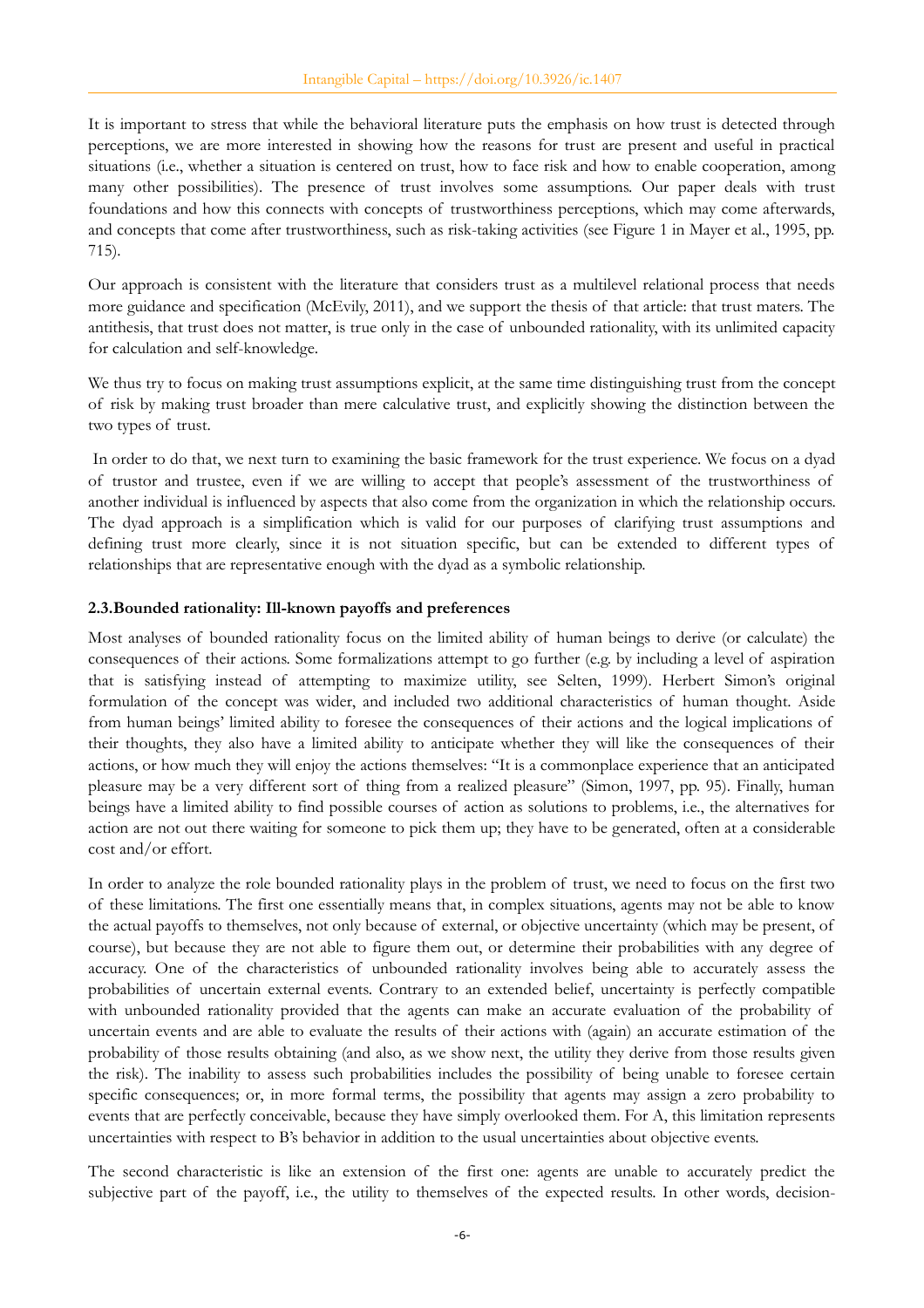makers have to anticipate future preferences of which they cannot be sure. March states this distinction very clearly: "The conception of choice enshrined in the axioms of contemporary decision theory and microeconomics assumes optimization over alternatives on the basis of two guesses. The first guess is about the uncertain future consequences that will follow from alternative actions that might be taken. The second guess is about the uncertain future preferences the decision-maker will have with respect to those consequences when they are realized" (March, 1987, pp. 155).

In the context of trust, the implications go beyond the uncertainty added to A about B's behavior, which has already been considered above. The problem is particularly interesting when the explicit, quantifiable payoffs are of the kind that lead to the trust problem. Formal examples of this can be seen in Rosanas (2016). In these cases, the trustee has an explicit incentive to betray. But what value do the non-quantitative variables have for the trustee? Under unbounded rationality, the answer is quite clear (at least to him/her). Thus, if the non-quantitative variables can be perfectly valued, as they are in Rosanas (2016), the problem ends there, and Williamson (1993) is right. In contrast, with bounded rationality, it may well be that honoring A's trust is in B's best interest, but B him/herself may not know it (or, at least, not without some doubt or fuzziness).

Also, under bounded rationality, B may be sorry after making his/her choice, whatever that choice may be, which may change the alternative B chooses next time, if there is a next time. For instance, when making his or her initial decision, B may magnify the importance of the quantitative variables and betray A, only to realize – too late – that the non-quantitative variables were at least as important as the quantitative ones. Of course, the opposite may happen as well: on reflection, B may decide to honor A's trust because of the qualitative variables, only to find later on that they were not that important after all.

Human beings may face the same problem over and over again through time and make different decisions because of learning, or because of different states of mind (emotion, for instance) that bring some aspects of their lives and some of their values into the focus of their attention to the relative neglect of others (Loewenstein, 1996; Simon, 1983; Simon, 1987). In the presence of a time constraint (which would be irrelevant in the case of unbounded rationality), when decision time is scarce, an optimization approach may not be feasible for an agent who is not so familiar with the problem (Selten, 1999).

The ability to optimize may not be symmetrically distributed in a problem involving trust (i.e., one of the agents may be more familiar with the problem and how to solve it than the other). To be specific, if A is more familiar with the problem than B, A may think it is a possibility that B will choose wrongly according to B's own preferences, harming A in turn. The possibility of A trusting B is obviously affected by this type of assessment. Persuasion may play an important role in those situations.

Hirschman (1984) has argued that there are two kinds of activities. Some human activities are instrumental, and are done in order to get a paycheck or an explicit reward. Others are not: those activities that are undertaken for their own sake or that carry their own reward fall into this category. Some activities have such an uncertain reward that they will seldom be undertaken for that reason. There is an education process in such activities, however. Not everybody likes them, only those people that have 'learned to love them'. This is unlikely to happen with simple, routine types of jobs or activities. But it is much more likely in more complex situations, precisely where trust is of higher importance than in rather simple contexts. The Hirschman analysis includes other factors, like the willingness to put plans of action into practice, which will be considered below.

This is of course related to the classical distinction in the behavioral sciences between "intrinsic" and "extrinsic" motives. This distinction comes from the literature of the 1950s and 1960s (see, e.g., Lawler, 1969; Saleh & Hyde, 1969). Ryan and Deci (2000) and Lindenberg (2001) distinguish between "intrinsic motivation, which refers to doing something because it is inherently interesting or enjoyable, and extrinsic motivation, which refers to doing something because it leads to a separable outcome" (Ryan & Deci, 2000). Frey (1997) and Osterloh and Frey (2003), consider that intrinsic motivation may have a hedonic component of enjoyment, while at the same time there is a normative intrinsic motivation out of a sense of obligation. We add to that the possibility of learning, i.e., that the intrinsic motivation may not be apparent from the beginning, but may have to be learned or acquired (as we will see below) by persuasion.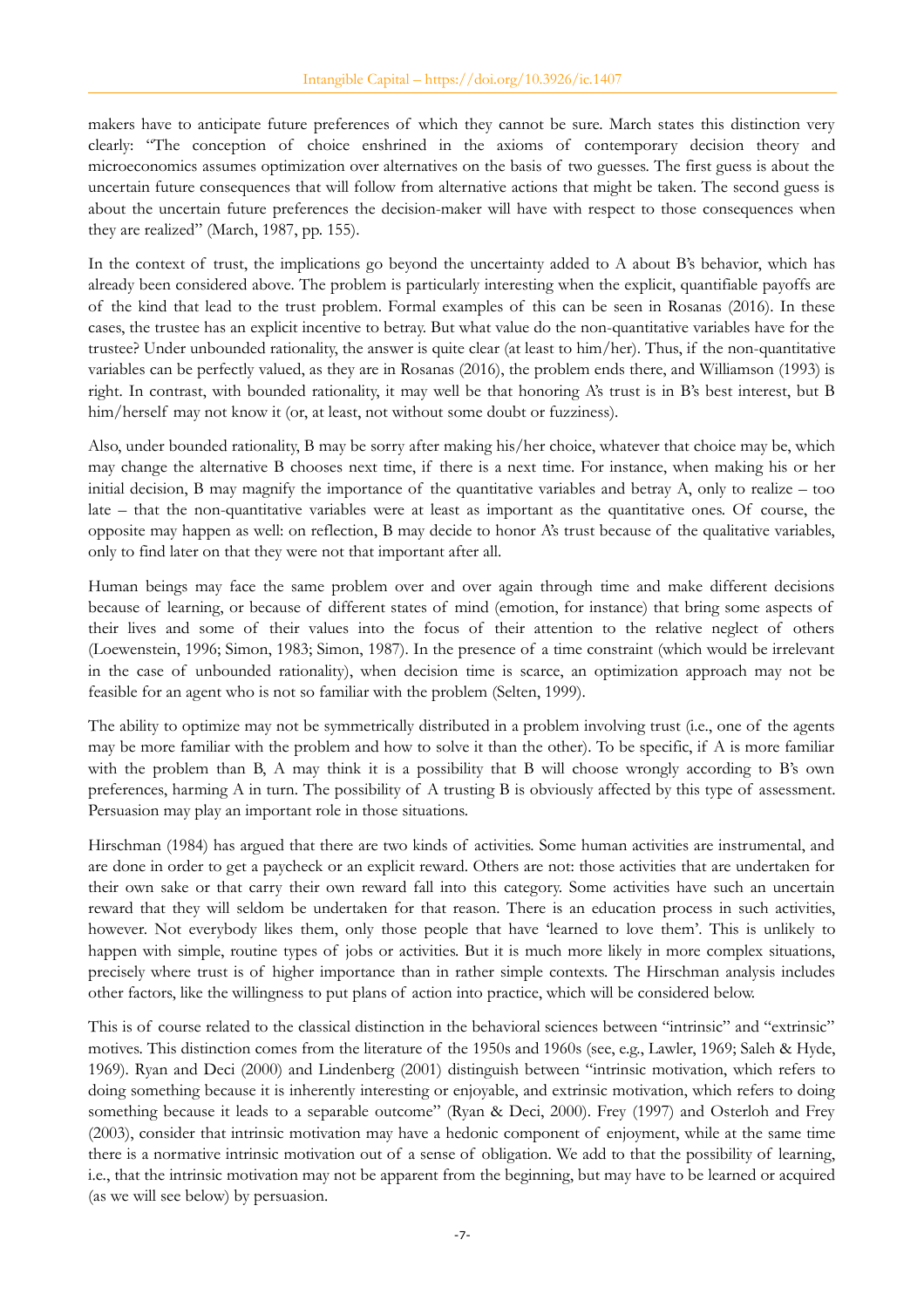In general, preferences may change through time, depending on each agent's experience. An agent may 'learn to love' some variables or situations, and 'learn to hate' others. Intangible variables found in business situations, like the value placed on personnel development, the public image of the company, or the internal human climate of the firm, may change dramatically through time, as agents learn about their jobs, about the organization and about themselves.

An important aspect of this learning process is persuasion. In a world of unbounded rationality, there is no place for persuasion: every agent knows his/her preferences perfectly (including the evolution of preferences through time) and there is no reason to change. By contrast, in a world of bounded rationality, while some variables (monetary rewards, for instance) are easy for everybody to appreciate, persuasion may play an important role in 'learning to love' some goals or activities. Barnard (1938) already stressed the importance of persuasion as one of the crucial methods (together with incentives) to get people to work in the interest of the organization. At present, common everyday experience, as well the momentum of communication courses in business schools, can be said to confirm Barnard's intuition.

In the context of the analysis of trust, the importance of the imperfect knowledge of one's own preferences, which implies the kind of learning just mentioned, cannot be overstated. But with bounded rationality, even if both the monetary and non-monetary results are well-known (perhaps with some uncertainty), the utility that agents derive from them is not well-known, and there may be some need for persuasion in order to get an employee (or an external stakeholder) to cooperate. If we go back to Figure 1 and we consider that, aside from the explicit results shown, there are also some non-monetary results, B may be indifferent between the results derived from betraying or honoring trust; however, B may be persuaded (by A or by anyone else) that he/she will be better off with the results when honoring the trust. If A believes B has been persuaded, A may trust B to achieve a result that is optimal economically and otherwise. But, of course, if B is disappointed, his/her attitude next time around will surely be different. So, persuasion needs some element of truth to work in repeated interactions.

#### **2.4. Systems of preferences and values**

According to Simon, bounded rationality is the type of behavior that is "intendedly rational, but only limitedly so" (Simon, 1957, xxiv). Typically, it is intendedly rational through a system of preferences and values. In economic theory, the preferences of individuals are considered to be "arbitrary". In economic theory, rationality essentially means the consistency of those preferences (in technical terms, transitivity of preferences) to avoid circularities; but, except for that aspect, the preferences of two individuals between, say, two goods, may be completely unrelated. In a world of unbounded rationality, a preference map is a perfect reflection of the individual's preferences and values, and there is no distinction between different levels of values by importance or by familiarity with the specific situation.

Under bounded rationality, however, values may look substantially different. Herbert Simon borrowed the distinction between fact and value from the logical positivistic philosophy (Simon, 1997, chapters 1, 3 and 4). In accordance with that philosophy, he related rationality to the choice of means conducive to the achievement of previously selected goals (Simon, 1997, pp. 4). The selection of goals itself would not be rational or irrational, then, it would just be a matter of taste on the part of the individuals.

Simon recognized, though, that there is a "hierarchy of decisions", a means-ends chain so that a given goal is often a means to achieve a higher end: "Ends themselves are often merely instrumental to more final objectives (…) Rationality, then, has to do with the construction of means-ends chains of this kind" (Simon, 1997, pp. 73). Therefore, whether a final end is achieved through an intermediate end or not is entirely a matter of fact, susceptible of being tested empirically. For many human beings, most of the means pursued actively are only means to higher ends.

Preferences, then, operate essentially on the higher ends; and the lower ends are obtained as a consequence. Rokeach (1973) claims that people have relatively few basic values. Then, according to Fischhoff, Slovic and Liechtenstein: "If, as Rokeach claims, people have relatively few basic values, producing an answer to a specific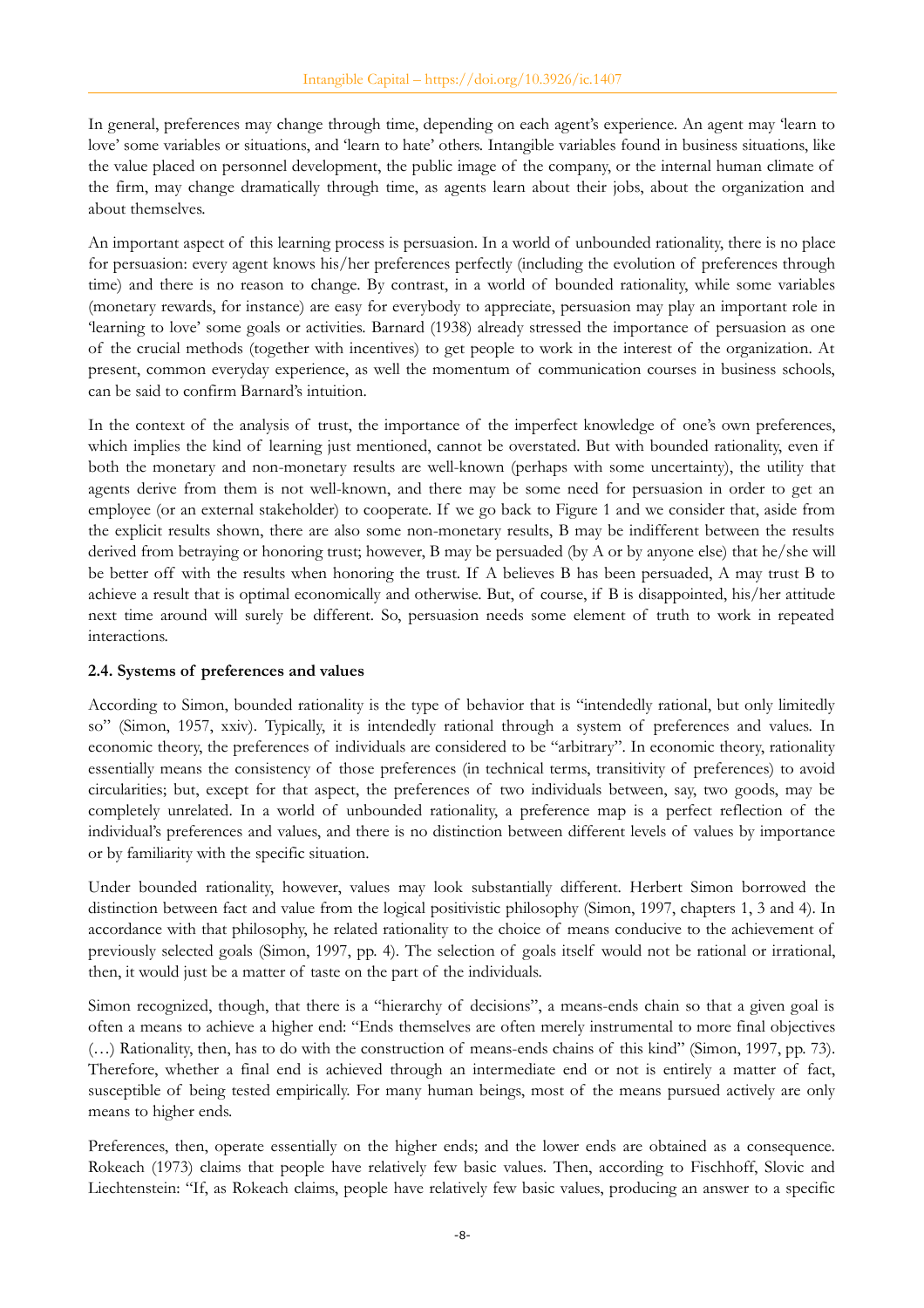value question is largely an exercise in inference. We must decide which of our values are relevant to the situation, how they are to be interpreted, and what weight each is to be given" (Fischhoff, Slovic & Lichtenstein, 1988, pp. 401).

In particular, this applies to the context of the results to be achieved in a business firm, or in any organization in general. Profitability (or financial equilibrium) is always one of the crucial variables desired by managers, but at the same time they also value market position, or competitive advantage, or organizational knowledge, perhaps as a means to achieve the higher end of profitability, or perhaps even as higher ends in and of themselves. It is often claimed that, in business firms, profitability is the overriding goal and that all other ends have to be considered "intermediate" and evaluated instrumentally as means. However, other goals may also rank high in the hierarchy, such as social responsibility or personnel development.

Individuals, however, may not be able, or even willing, to make decisions in accordance with the relatively few basic values. Bounded rationality limits their ability to do so, and they have spontaneous impulses that may pull them in a different direction from those few basic values. Hence, their ability to make choices that are logically consistent with them is also limited. However, these limitations differ depending on the situation: in familiar situations, individuals are better able to optimize with respect to higher ends, and, thus, they may have very definite preferences in relation to lower ends: "People are more likely to have clear preferences regarding issues that are familiar, simple and directly experienced. Each of these properties is associated with opportunities for trial-and-error learning, particularly such learning as may be summarized in readily applicable rules or homilies. Those rules provide stereotypic, readily justifiable responses to future questions of values. When adopted by individuals, they may be seen as habits; when adopted by groups, they constitute traditions" (Fischhoff et al., 1988, pp. 399).

This may be seen as a specific instance of Simon's view about the role of intuition and emotion. Simon considers intuition as a shortcut in the chain of reasoning, in situations that are familiar, or that ring a bell with respect to similar experiences from the past (Simon, 1987). The Fischhoff et al. (1988) quote above may thus be seen as the application of that approach to the selection of values: for familiar situations, individuals know (or think they know) what preferences are coherent with the higher values; but in more unfamiliar situations, they might not. Fischhoff et al. (1988) also provide an interesting list of the states of mind associated with not knowing what you want in less familiar situations and some of the actions that follow (Fischhoff et al., 1988, pp. 400). That list is adapted by the authors in the form of a decision tree in the Appendix of this document.

We can see that having a coherent opinion and accessing it properly (the implicit assumption in fully rational models of behavior) is only one possibility among many. Knowing what you want is, one might say, almost the anomaly. It is perfectly possible for someone to have no opinion, or an incoherent one, not to realize it, and make decisions is spite of that. Living with incoherence is another possibility: in spite of higher ends being incompatible with some lower ends, people may try to achieve both (and fail, of course).

Applied to a situation involving trust between two people, the exercise in inference suggested by Fischhoff et al. in the above quotation would essentially consist in evaluating the possible dimensions of the consequences of each alternative, and evaluating to what extent the higher values are served. But the action to be initiated following this analysis may be in contradiction with lower ends, or immediate desires, or impulses, and the individual may be willing to be inconsistent. For instance, an individual may evaluate that Alternative 1 is better than Alternative 2 in terms of the higher values, but not in terms of the immediate monetary rewards. If those of Alternative 2 are bigger, the individual may be willing to live with the inconsistency.

In the next section we will go into the problem of willpower, by which one individual may really want to achieve a high objective, but be incapable of taking the corresponding action in the short run. For the time being, it is important to notice that we are not analyzing that problem yet, but only the problem at the cognitive level.

It follows from the list in the Appendix that rationality is not equally bounded for everybody. That is, some individuals try harder to be rational than others: some people are more reflective, and willing to check for coherence and act coherently with the higher ends. Others are more impulsive, or willing to pursue immediate,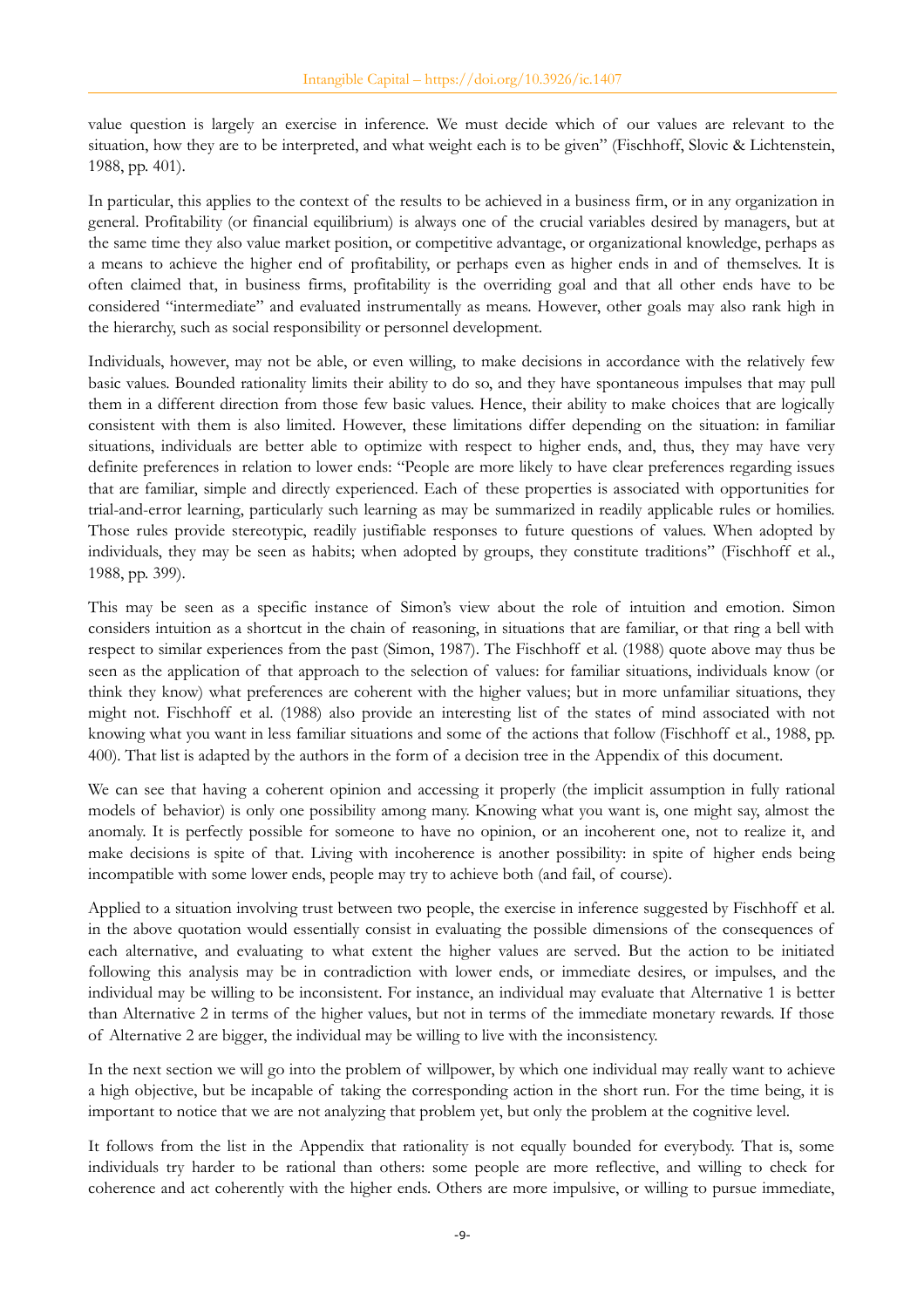lower ends without much reflection or need for coherence. For any specific individual, the probability that he/she is going to be more coherent is higher in familiar issues than in issues that are not as familiar, as stated in the above reference by Selten (1999) and the quote by Fischoff et al. (1988).

In summary, some people are willing to act coherently with their stable, higher values in spite of their short-term urges to do otherwise, and some are less willing. The type of behavior that consists of trying to be coherent with some stable, or permanent, set of higher ends is what is usually called integrity.

### **3. Different bases for trust**

#### **3.1. Trust based on personal competence**

Personal competence is similar to what the behavioral literature on trust labels ability. It is a basic aspect of trust that has been defined by Bidault and Jarillo using the example of a surgeon: "Having trust in a surgeon goes beyond (only) thinking that he is honest. It is, more than anything else, believing that he will do his job well. The term 'well' in this context refers to patients' concept of 'state-of-the-art'" (Bidault & Jarillo, 1997, pp. 85). They continue: "The other party is expected to have the necessary skills to carry out the tasks specific to the transaction agreed upon" (Bidault & Jarillo, 1997, pp.85). They label this type of trust, "technical trust" and for them this includes the technical expertise associated with that profession together with the general competence that the profession requires. This concept is similar to what Mayer, Davis and Schoorman labeled "ability" (1995p.717). Following their definition, ability is "that group of skills, competences and characteristics that enable a party to have influence within some specific domain. The domain of the ability is specific because the trustee may be highly competent in some technical area, affording that person trust on tasks related to that area" (1995p. 717). Rosanas (2016) attempts to formalize that professional competence as the trustee having better information about the underlying phenomenon than the trustor. Technical expertise, ability or better information associated with professional competence are necessary conditions for A to be able to trust B in any circumstance: if B does not have that, he/she cannot be trusted to produce an outcome that is good for both sides. We summarize our analysis in Proposition 1:

**Proposition 1**: An essential element of trust is the professional competence of the trustee: technical expertise, abilities and better information are necessary for the trustee to obtain the desired results.

### **3.2. Trust based on integrity: Value systems**

Of course, the necessary condition in our Proposition 1 is not sufficient. In a way that is consistent with Mayer et al. (1995), we will now review the role played by integrity.

According to Webster's Seventh New Collegiate Dictionary, integrity is precisely the "adherence to a code of moral, artistic or other values" (Webster, 1972, pp. 439). An important part of an individual's trust in other individuals will then reside in their integrity. We now turn our attention to this type of trust.

If we examine the trust problem in the light of the previous section on values and preferences, we see how trust becomes meaningful in our context of bounded rationality. The trustor, A, can make an (uncertain) assessment of the basic values of the trustee, B, and his/her willingness to make decisions as consistent with that set of values. That is what makes this situation different from the case of unbounded rationality: with unbounded rationality, any individual can see his/her whole preference map and all of the decisions he/she makes are by necessity consistent with that preference map. With bounded rationality, in contrast, there is an additional uncertainty about B's integrity, i.e., B's capacity to make decisions consistent with that basic set of values and preferences.

It is important to note that, so far, no assumptions have been made as to the content of the basic values. Thus, those values may be shared by A, or not. A may trust that B will (or will not) do something because of the basic set of values A assumes B has, not because A agrees with those values. Suppose, for instance, that A and B have different religious beliefs. A may know that B's religion forbids some practices, and that B is a strong believer. Then, A may trust B even if that action, forbidden by B's religion, is not considered bad by A at all. The example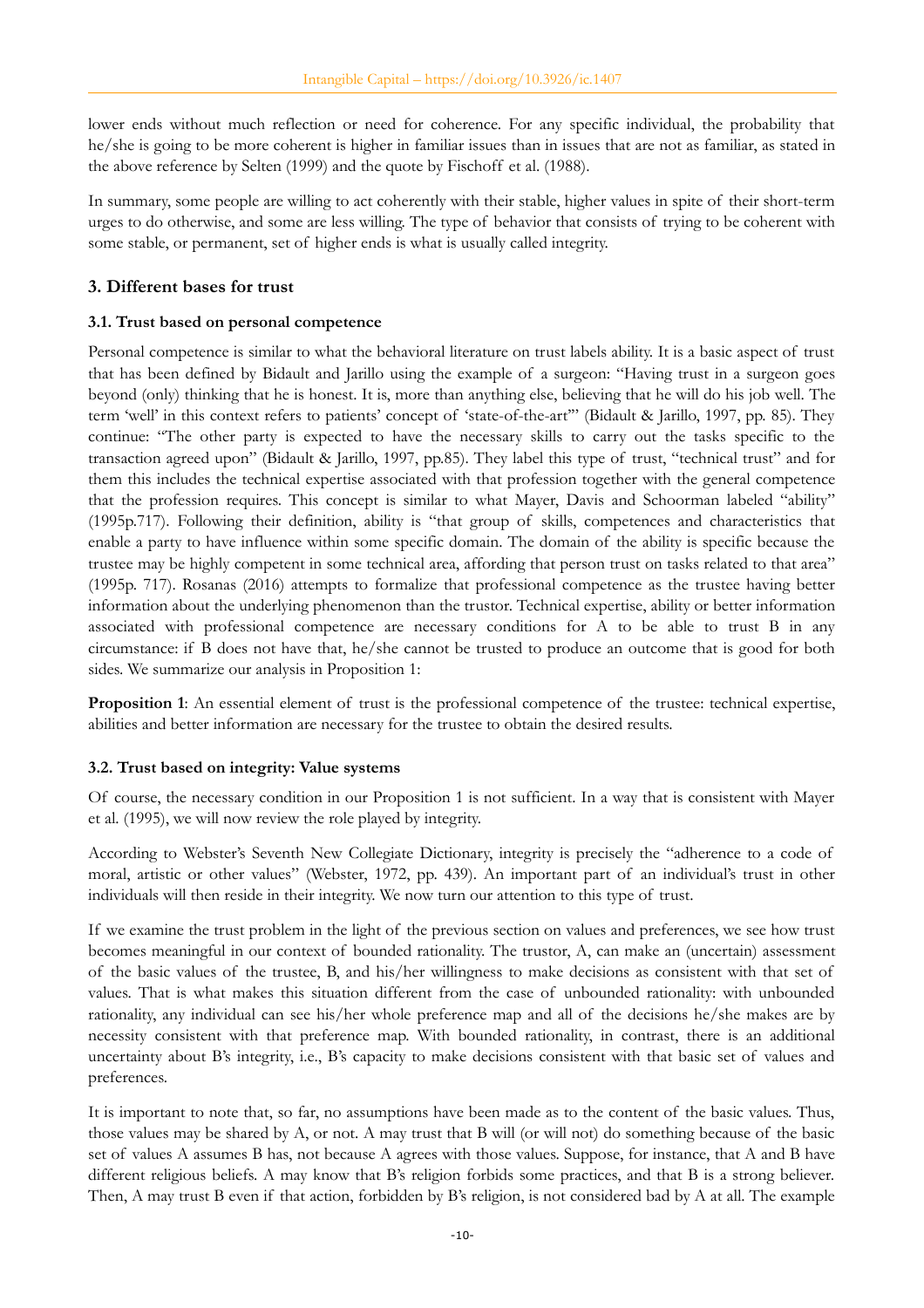of Yudhishthira in the Mahabharata epic, cited by Dasgupta (1988), is very much to the point here. Renowned for his trustworthiness, Yudhishthira once lied in order to throw off his unrighteous enemies. The lie worked because the enemies (who had a completely different value system that did not place value on trustworthiness) believed that Yudhishthira would not lie.

In the means-ends chains that human beings construct under bounded rationality, intermediate values are a means to more final values. Obviously, though, those higher values need to be consistent with each other; otherwise, a contradiction would require sacrificing one of them. In specific contexts, contradictions may arise. In this context, the Mahabharata example is particularly useful, because Yudhishthira would not lie to obtain immediate benefits for himself. Truthfulness is an important (higher) value for him, but he lies to defeat unrighteous enemies. Thus, according to Dasgupta, he qualifies as a consequentialist. A slightly different way of looking at the same problem is as a conflict between two values, both of which are rather high in the hero's preferences: truthfulness and the good of his people. When they are perceived as being incompatible, he resolves in favor of defeating the enemies, even if it is through a lie, because the good of his people is considered to be higher.

The basic set of values may be more or less volatile, depending on specific individuals and on their circumstances. But A's beliefs about B's set of basic values (the content of those values, how stable they are, and to what extent B is willing to make decisions based on them) will determine A's subjective probability p that B will honor or betray his/her trust. Then, in this context, trusting B implies A's belief that B is willing to make a given decision according to his/her entire set of values, beyond the explicit, monetary values involved in the decision. This is the concept of trust based on integrity, which can be expressed in the following proposition:

**Proposition 2**: An essential element of trust is the trustee's willingness to act in accordance with his/her system of values and preferences, because this makes the behavior of the trustee more predictable in specific situations.

#### **3.3. Trust based on unselfish values**

As we have seen, no matter what the values are and whether the trustor agrees with them or not, a person may be willing to make decisions that are consistent with them, or, on the contrary, a person may be rather impulsive. But, then, if we don't say anything else about the values, the result in terms of trust depends on the specific situation and the specific values involved. In other words, we cannot say that A trusts B in general, but A trusts B only under some specific circumstances and in some specific issue. Of course, the fact that the behavior of the trustee is predictable does not necessarily mean that the trustee will generally make decisions that are favorable to the trustor. For this to be true, we need to go one step further, to consider the kind of values that trustor and trustee have.

From this point of view, values can be purely selfish or altruistic; they may rate truth-telling, or fairness, or friendship, or social welfare, or the common good (the summum bonum of the Schoolmen) high or low. If B's values are selfish, then A can perhaps trust B about a specific problem, or for a small class of decisions only. In contrast, if B's values are non-selfish, A may be willing to trust B for a wide class of decisions.

**Proposition 3**: An essential basis of trust between two people under a variety of circumstances is that the trustee must have a system of values and preferences in which some non-selfish, or social, values (or, simply, the interests of other people) are placed high, and the trustee must be willing to make decisions according to such a system of values and preferences.

#### **3.4. Trust based on the moral virtues of the trustee**

In economic models of decision-making and organization (with unbounded rationality), it is typically assumed that people are impatient, i.e., that they like to experience rewards soon and costs later. This is captured in such models through the use of a utility function discounting utility over time exponentially. Such preferences are called time-consistent. But, in O'Donoghue and Rabin's words: "Casual observation, introspection, and psychological research all suggest that the assumption of time-consistency is importantly wrong. It ignores the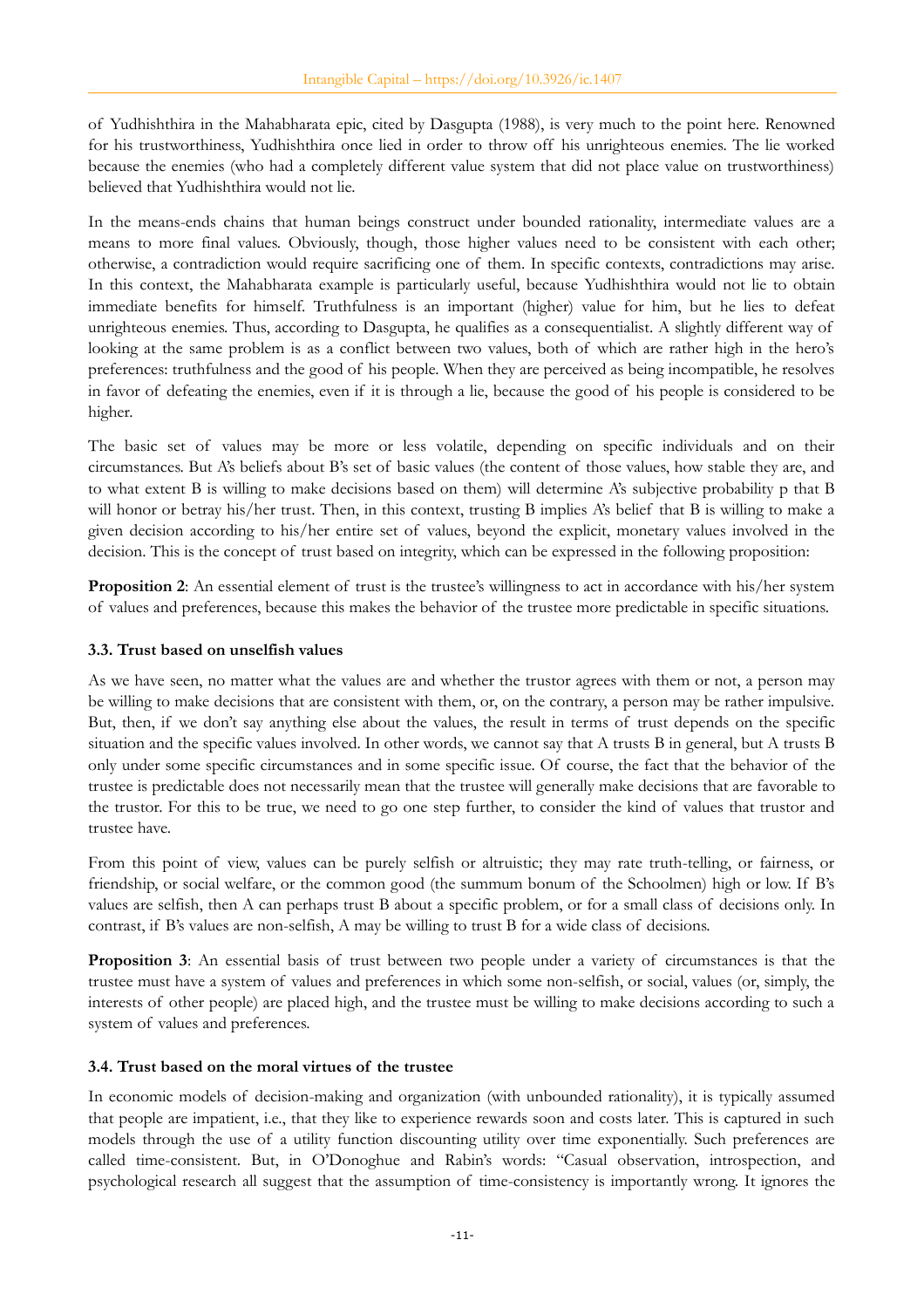human tendency to grab immediate rewards and to avoid immediate costs in a way that our 'long-run selves' do not appreciate" (O'Donoghue & Rabin, 1999, pp. 103).

The problem of the discrepancy between a person's preferences at different times is also an old one in philosophy. The basis of Aristotle's criticism of Socratic ethics was that very point. In Aristotle's analysis, Socrates had said that "nobody acts in opposition to what is best if he has a clear idea of what he is doing. He can only go wrong out of ignorance." The reasoning, however, and again according to Aristotle, "is in glaring contrast with notorious facts": people may know what is right and not do it because of weakness of will, or lack of control (Aristotle, 2000, Book VII).

Schelling (1978; 1984) has studied the problem of time-inconsistency in depth. Wanting to quit smoking but not doing it; Christmas accounts that protect your money from yourself; free loans from the taxpayer to the IRS by understating the number of dependents; placing the alarm clock across the room; setting the watch a few minutes ahead to deceive oneself…"

"In these examples, everybody behaves like two people, one who wants clean lungs and long life and another one who adores tobacco, or one who wants a lean body and another who wants dessert. The two are in a continual contest for control: the 'straight' one often in command most of the time, but the wayward one needing only to get occasional control to spoil the other's best laid plan" (Schelling, 1978, pp. 290).

The two selves are not equally important in Schelling's analysis. He is obviously partial to the "straight" self. The section titled "Strategy and Tactic," for instance, in the 1984 paper, consists of recommendations so that the "straight" self can be in command of the "wayward" self: relinquish authority, let somebody else hold your car keys, order your lunch in advance, don't keep liquor or tobacco in the house, order a hotel room without a television, do your food shopping after breakfast...

Bazerman, Tenbrunsel and Wade-Benzoni (1998) formulate the problem in a slightly different way. They suggest that the two-selves theory can be conveniently made easier, into a "want/should" explanation, based on the empirical evidence available. When people are asked what they want, their responses will be emotional, affective, impulsive, and hot-headed; whereas when they are asked what they should do, their responses will be rational, cognitive, thoughtful and cool-headed. These are then the two selves: the "want self," and the "should" self.

In an approach that is complementary to the previous ones, to some extent, Loewenstein (1996) attributes the fact that people often act against their self-interest, in full knowledge that they are doing so, to "visceral factors" (hunger, pain, sexual desire, moods and emotions, etc.). Later, Kahneman examined in context the problems related with not knowing exactly what one wants (Kahneman, 2011).

In general, there is no doubt casted on the fact that human beings are sometimes incapable of doing what they think is in their best interest. Doing what one thinks one should do (what can be labeled "the dominion of the 'should' self over the 'want' self "), is what Aristotle called developing moral virtues or practical wisdom applied to oneself. The Aristotelian view looks at moral virtues being acquired with practice, what he called "practical wisdom." If that is true, one could expect that the impact of visceral factors, or the relative importance of the want and should selves, will depend very much on each individual and his/her past history regarding the personal development of moral virtue (or practical wisdom).

The organizational context makes things even more complex. A manager's self-interest may be substantially different from the (otherwise espoused) organizational objective. The manager may say, for instance, that the main goal of the firm lies in value maximization, while he or she may take actions that destroy long-term value at the same time, possibly for short-term benefit. Jensen (2000) and Senge (2000) provide excellent examples of that possibility. Jensen argues that this is the result of "the tendency of human beings to resort to short-term value-destroying actions in the name of value creation" (Jensen, 2000, pp.50). Indeed, and again according to Jensen, the latest financial scandals have only confirmed this tendency, even to an extreme degree (Jensen, 2002). This analysis leads naturally to the following proposition: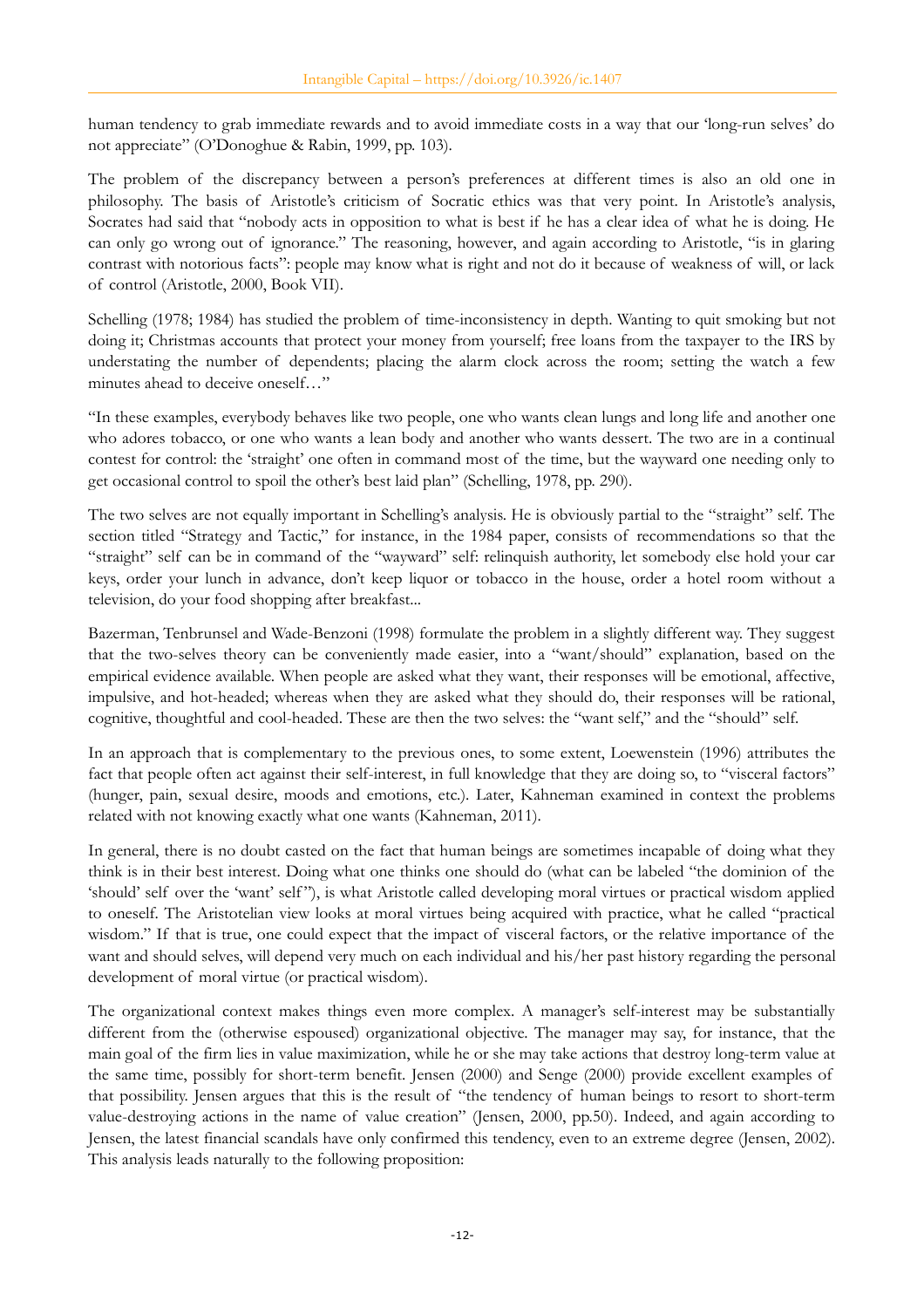**Proposition 4**: A crucial element in one person trusting another is whether the second person is able to put into practice what he/she thinks will be best for him/herself in the long run, in spite of possibly attractive, shortterm results.

The analysis in this section introduces a new facet of the word "trust." Previously, we consistently referred to the decision-making process as if all decisions made by an economic agent were to be immediately implemented with no problem. In the last section we suggested that this may not be so, and that the decision may change before implementation, not because of any new information coming in, or any changes in one's tastes, or any further thoughts on the basic values, but because of a lack of control of oneself. In terms of bounded rationality, it can be interpreted that the decision-maker's focus of attention shifts to the more immediate, attractive variables, in preference to future variables that are, in fact, preferable for an individual with unbounded rationality. To implement what one considers being the right or rational decision, willpower is needed. This is the Aristotelian point of view, cited in the previous section.

Different people at different points in time will have different degrees of willpower. According to Aristotle, this develops through practice. Ordinarily, an individual's willpower to do what he/she considers to be the right thing is too little (as in the Schelling examples), but Benabou and Tirole (2002) have shown how, under some conditions, people sometimes adopt excessively rigid rules that result in compulsive behaviors such as miserliness, workaholism, or anorexia. Quite obviously, this excess virtue is also acquired, as in the Aristotelian account, through practice. We summarize our focus in studying trust in Figure 2.



Figure 2. Assumptions for trust and antecedents of trust perceptions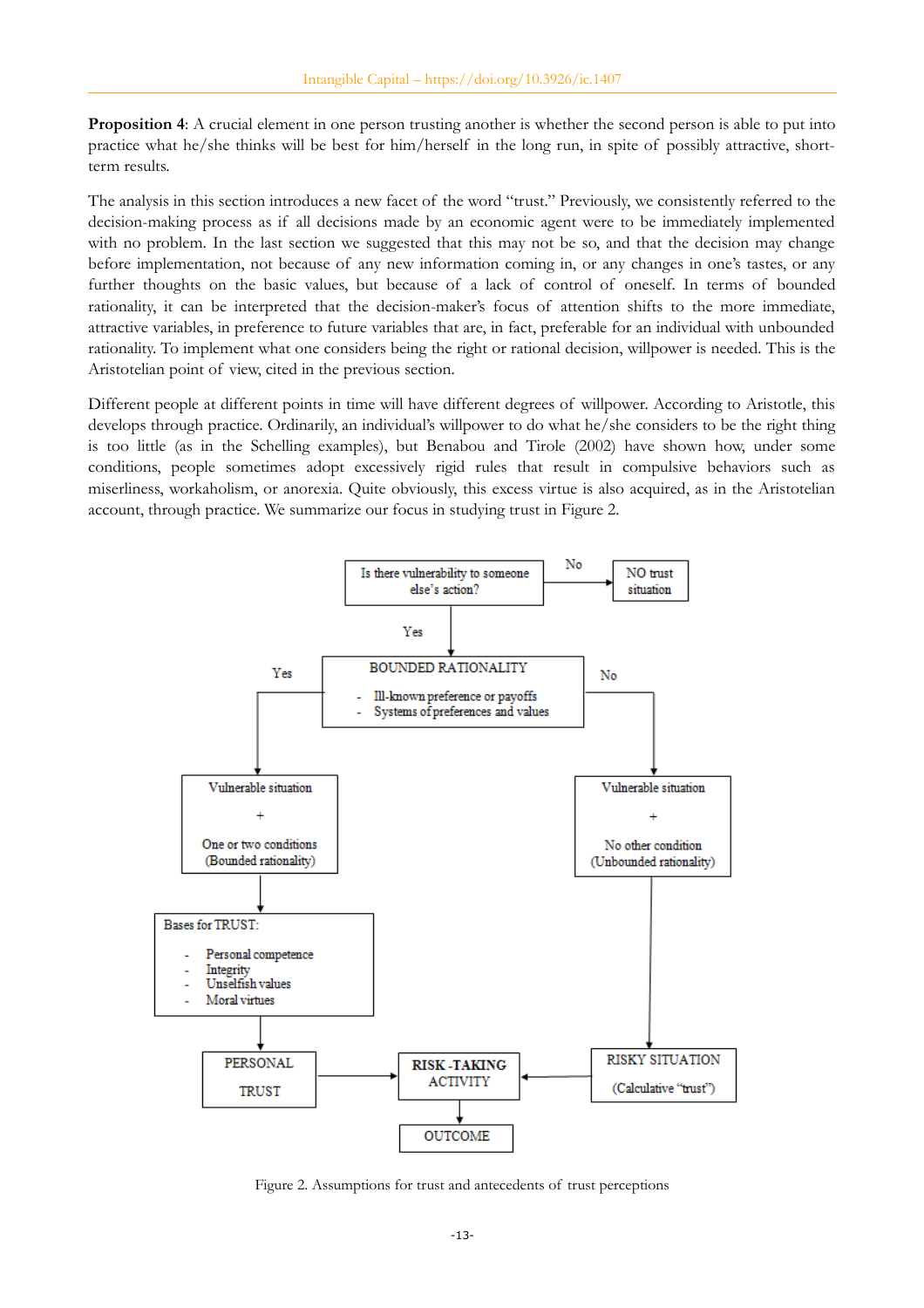#### **3.5. The probability of B honoring A's trust**

In fact, a trustor A, has to formally or informally assess the probability p that a trustee, B, will honor the trust. In fact, the trustor has to assess four probabilities: the probability  $p_c$  that the trustee has competence on the matter at hand, the probability  $p_\nu$  that the values of the other agent are stable and consistent, the probability  $p_\nu$  that such values are pro-social or at least not selfish and that B will choose to honor (possibly in spite of immediate material rewards for doing the opposite), and the probability *pw* that B will in fact have the willpower to put that decision into practice, given that the decision has been made, i.e. (assuming they are independent):

$$
p\equiv p_c\mathbin{.} p_v\mathbin{.} p_s\mathbin{.} p_w
$$

Obviously,  $p_\nu$  and  $p_\nu$  depend on B's system of values and on the willingness B has to make rational decisions according to that system; while  $p_w$  depends on B's willpower, and on the availability of attractive alternative actions to betray A. If there are no immediate, attractive rewards for B to betray A, so that B has no problem honoring A's trust, then *pw* will be equal to 1; and the more attractive the rewards available to B for betraying A, the lower  $p_w$  will be. In summary:

Trust in another person is based on an assessment of four factors: (1) competence; (2) adherence of the other person to a (stable and consistent) system of values; (3) that such a system of values somehow includes social goals or the interests of other people; and (4) the willpower of the other person to put into practice what he/she believes he/she should. Let us stress, however, that an essential point in our analysis is that such an assessment cannot be done with any precision, for this would require unbounded rationality and we are in the opposite context. That is why trust cannot be merely calculative.

#### **3.6. On the empirical evaluation of the p's**

There is an important difference between the foundation of trust resting on judgment and competence and the foundation of trust resting on preferences and integrity. The former is entirely empirical: B cannot fake a knowledge that he/she does not have, and once he/she has it, he/she will continue to have it in the future. B, of course, may have to adapt to new situations in the future and learn more, and B may be luckier or unluckier in the short run, but the fact remains that the proof of B's competence is in the empirical success in the (average) results of his/her decisions.

The latter, in contrast, cannot be entirely empirical. It is empirical to the extent that all knowledge of the real world comes (obviously) from observation of empirical facts; but there is an important problem associated with assessing someone else's preferences and values: they can be faked. In repetitive decisions, one agent may fake a preference for some variables just to gain someone else's trust, then, once this is achieved, betray the other party. In fact, it is rather common for embezzlers to have an immaculate history of honesty, even to excess, until, one day, they betray the trust deposited in them (demonstrating, incidentally, that the trustor was actually vulnerable). So, for both reasons, even if a given person has shown unchanging preferences over a long period of time, one can never be sure that this behavior will continue indefinitely.

This is closely related to a well-known problem in philosophy, the problem of induction. Bertrand Russell (1959) remarked that the fact that, for ages, we have observed the Sun rising every day does not necessarily imply that it is going to rise tomorrow. The chances that the Sun will rise tomorrow vary greatly with the causal explanation we attribute to its motion. If the sun rises because some giants light a ball of fire at night every night and raise it in the morning, then, if one day they are too tired, or they feel whimsical, they may not light it at all. Yet, this was an explanation believed by some of our ancestors not too long ago, by historical standards. Currently, we believe in the laws of motion, gravitation and the Earth's rotation as causes of the sun rising, and this makes it much more unlikely that the sun will not rise tomorrow. Too many things would have to change. The will of the giants may change much more easily than the motion of enormous bodies and their laws.

Notice that the Russell example involves only physical systems (according to the explanation we accept today, one might add), where there are no reasons for doubting the regularity of the phenomenon. But if induction is a complex issue in the natural sciences, it is even more complex when the system under study is a human being.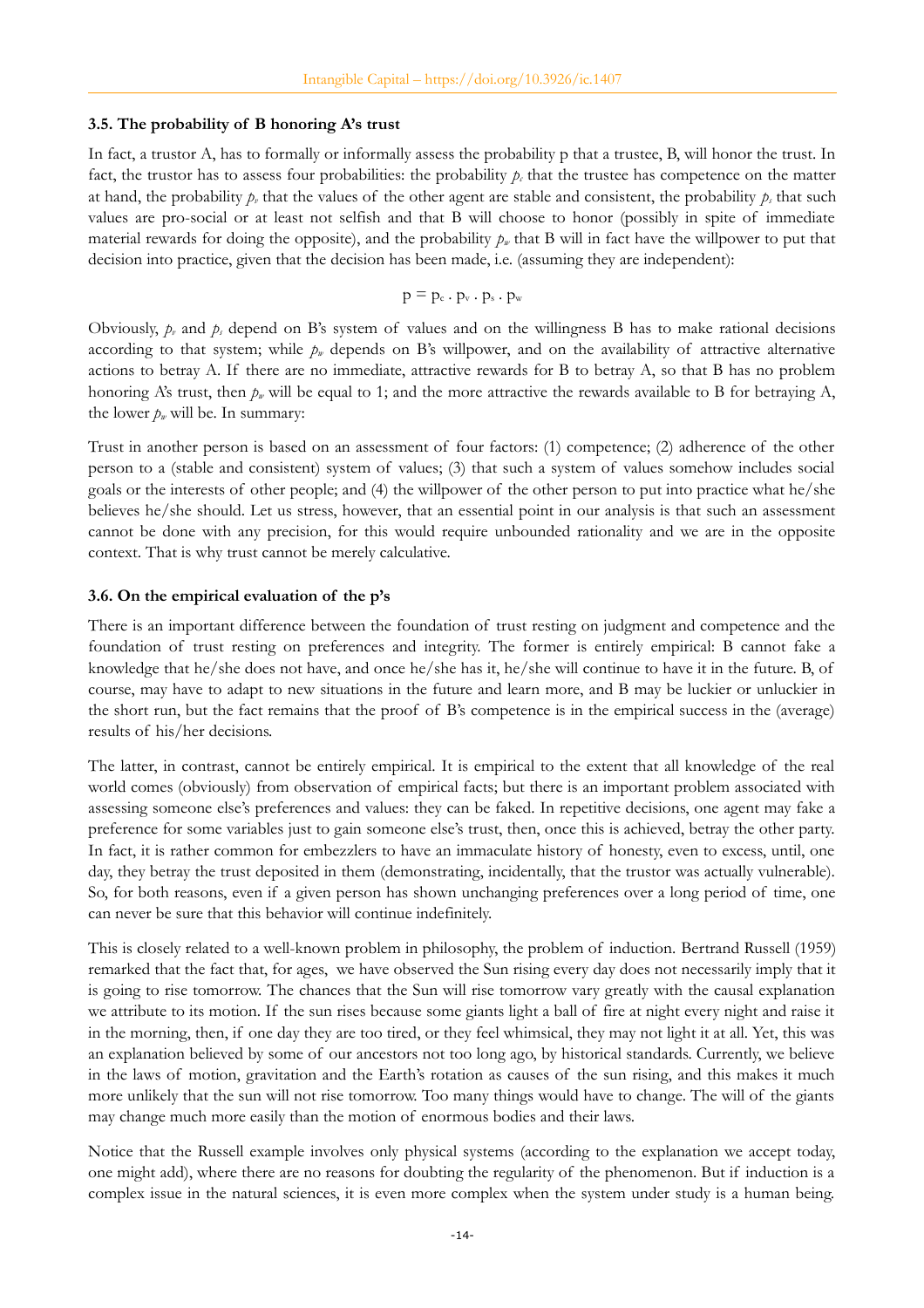The parable of the inductivist chicken provided (again) by Russell is very much to the point here: "Domestic animals expect food when they see the person who usually feeds them. We know that all these rather crude expectations of uniformity are liable to be misleading. The man who has fed the chicken every day throughout its life at last wrings its neck instead, showing that more refined views as to the uniformity of nature would have been useful to the chicken" (Russell, 1959, pp. 35).

In other words, mere repetition of a given choice by one individual is not a good basis to infer that it will be repeated again. Human beings are purposeful systems, and may have intentions completely different from the ones that seem obvious; and unless there is some understanding of the real reasons why they act, any forecast of their next action may turn out to be completely wrong.

Bounded rationality is again a determining concept. With unbounded rationality, human beings would have unlimited capacity for faking preferences; but they would also have unlimited capacity for accounting for that fact. That is, it would not be too difficult for one person to try to trick the others, but the others would immediately assign a probability to that eventuality and incorporate it into their subjective probability. The success of such a strategy would therefore be in doubt.

With bounded rationality, one agent may try to internalize the value and preference system of the other, partly through previous formal interactions of the same kind, but partly through other means of communication: words, body language, common friends, shared beliefs, attitudes… All these factors are relevant to determining the probability  $p$  that B will honor A's trust. The crucial fact, however, is that mere historical repetition of a given alternative in previous, similar situations ("reputation," if by that word we simply mean the other person's track record) is hardly enough. Internalizing the way the other person thinks and his/her value system is an important element in the assessment of the probability of the other person honoring or betraying trust.

### **3.7. Individualistic-rationalistic approach versus social and cultural approaches**

This paper has taken the individualistic-rationalistic approach, which starts from the assumption that trust is rationally based. The analysis in the previous section, though, suggests that the social and cultural approach is also needed as a complement. When evaluating the probability of someone else's behavior, social and cultural factors cannot be ignored, mainly in the broader context – the delegation setting mentioned before – which does not refer to one specific decision situation. But we want to show here that, while the individualistic-rationalistic approach is incomplete to deal with the problem of trust, some of the characteristics of trust that are purported to be socially and culturally based are often a social reflection of the rationalistic approach.

Several researchers (e.g., Mayer et al., 1995) have emphasized the propensity to trust as one of the important characteristics that conditions actual trust, either suggesting that each person's personal experience is at the base of this propensity, or else pointing out that different cultural backgrounds differ in their propensity to trust (Hofstede, 1980).

As we have seen, Fischoff et al. (1988, pp. 399) argued that habits and traditions can be seen as trial-and-error learning summarized in rules and homilies, and that they provide stereotypic, readily justifiable responses to questions of values. This is particularly relevant in our context, because it means that the bases of trust can be considered to be instrumental from the beginning. Intuitions, rules and traditions provide an initial a priori probability  $p$  that trust will be honored by the other party, and any subsequent interactions of any kind (verbal or non-verbal communication, real actions between the two individuals, etc.) may modify that probability. Of course, for specific individuals this accumulated learning is transmitted only as a social habit or tradition.

Many of the individualistic-rationalistic models justify social beliefs and attitudes towards trust. Thus, Neilson (1999) develops a model where two agents interact repeatedly in a prisoner's dilemma, and shows that an agent A is willing to do costly favors for another agent B if A expects to receive favors in return in the future. His approach is quite clearly individualistic-rationalistic; of course, creating the social climate where one expects reciprocity in doing favors makes it easier for cooperation to exist. Along similar lines, Spagnolo (1999) shows how workers have an incentive to cooperate if there is a large enough probability that the other party will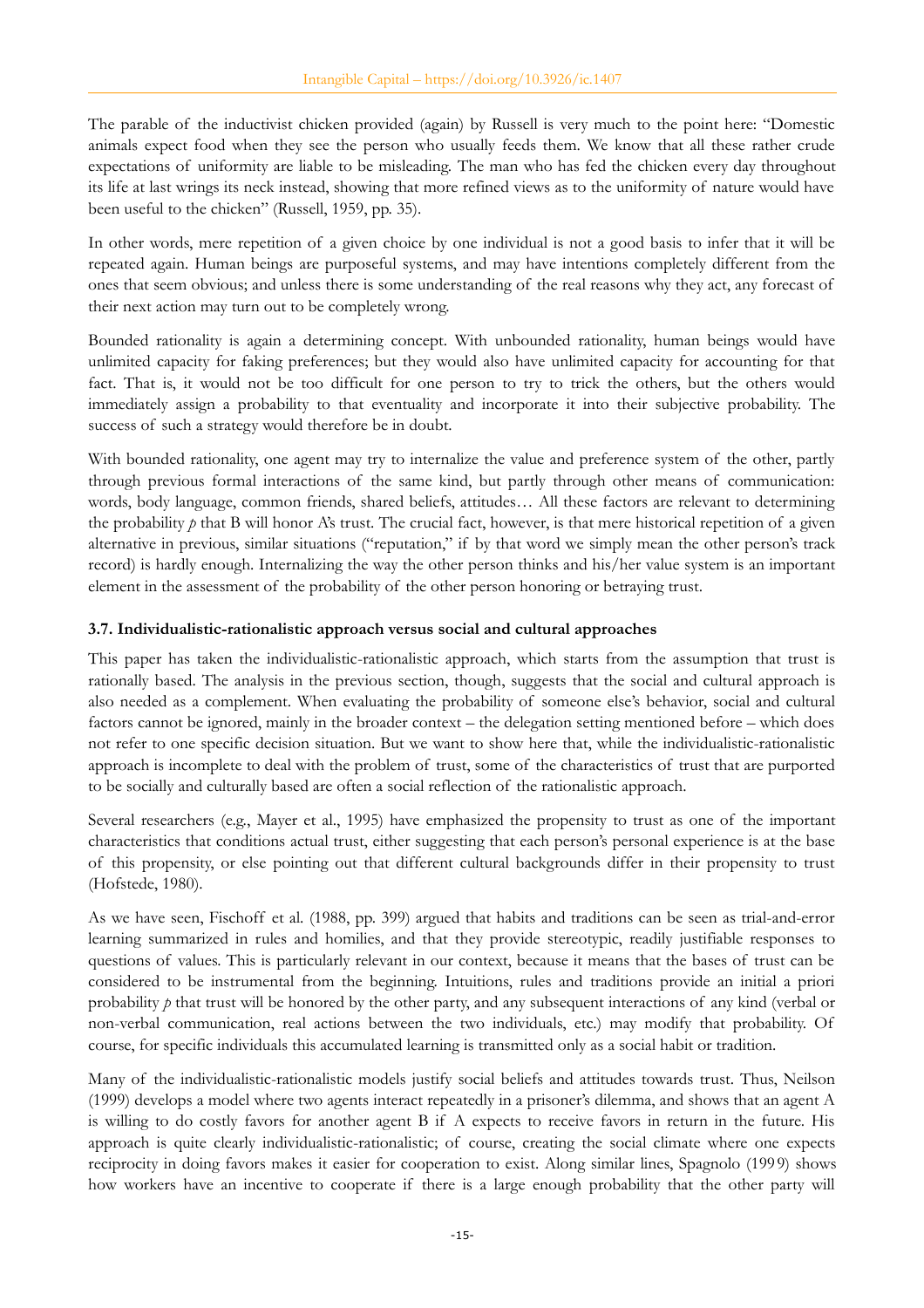cooperate. Valley, Moag and Bazerman (1998) show how, with asymmetric information, the communication medium (which is obviously a social creation) affects the distribution of outcomes, reflecting different degrees of truth-telling and trust across the media. Tullock (1999) changes the usual conditions of experiments using the prisoner's dilemma (i.e., he does not pre-select contestants, he does not prevent them from communicating and he does not change partners in the middle) and gets a very high degree of cooperation, in contrast with what happens under the usual conditions.

Thus, many unconscious habits may have their origins in rational attitudes. Dasgupta provides a good description of many of these factors from the rational perspective: "We form an opinion on the basis of his background, the opportunities he has faced, the courses of action he has taken, and so forth. Our opinion is thus based partly on the theory we hold of the effect of culture, class membership, family line, and the like on a person's motivation (his disposition) and hence his behavior" (Dasgupta, 1988, pp. 54).

But notice that two kinds of elements enter into this description. Background, culture, class membership, family line and so on may be considered (paradoxically perhaps) elements of the individualistic-rationalistic approach. They are elements that may indicate the kind of person the hypothetical trustee is, and what specifically can be expected from such a person: first-hand experiences, reputation, track record and so on.

In contrast, "the theory we hold of the effect of...." is clearly a cultural creation of the social group to which the would-be trustor belongs. Obviously, though, those social influences do not exhaust the explanation of one individual's propensity to trust, which by necessity must include personal factors.

The line between the individualistic-rationalistic point of view and the influence that the social environment exerts upon individuals is difficult to draw. Probability p is partly determined by the social background of the individual and partly by the individual's direct experience. Social, cultural and relational aspects of trust, however, have a background of instrumentality behind them.

Tyler and Degoey (1996, pp. 339) analyze in some depth the reasons why the instrumental view might not be enough to explain the phenomenon of trust. They give three arguments. First, if trust is merely instrumental, "people will care about trustworthiness when they are dependent on the organization or vulnerable to harm." Instead, what they found is that trustworthiness is central when people have "a personal connection with the authorities or identify with the organization." While this claim may of course be true, a personal connection with the authorities, or identification with the organization requires some knowledge of the authorities' value system, on which that trust can be based, according to this paper's analysis, on an instrumental basis.

Second, in the instrumental model, one would expect that trust would be "linked to satisfaction with the authority's decisions"; whereas if it is relational, it should be "linked to judgments about the neutrality of authorities and the degree to which these authorities treat their subordinates with dignity and respect." Again, under a rational-instrumental approach it is perfectly possible to argue that the value system of the authorities is at the root of the subordinates' trust in them.

Finally, if trust is instrumental in character, "judgments about the competence of authorities should be more strongly linked to people's willingness to accept an authority's decision than judgments about the benevolence of authorities." The way the problem of trust has been analyzed in this paper, that claim would have to be denied, given that the willingness to accept an authority's decision is related to trust in that authority, and that trust might, in fact, be based partly on competence and partly on value systems, a particular case of which is benevolence.

In summary, and as we have stated already, some of the characteristics of trust that are often assumed to be socially and culturally based may also be a social reflection of a rationalistic attitude.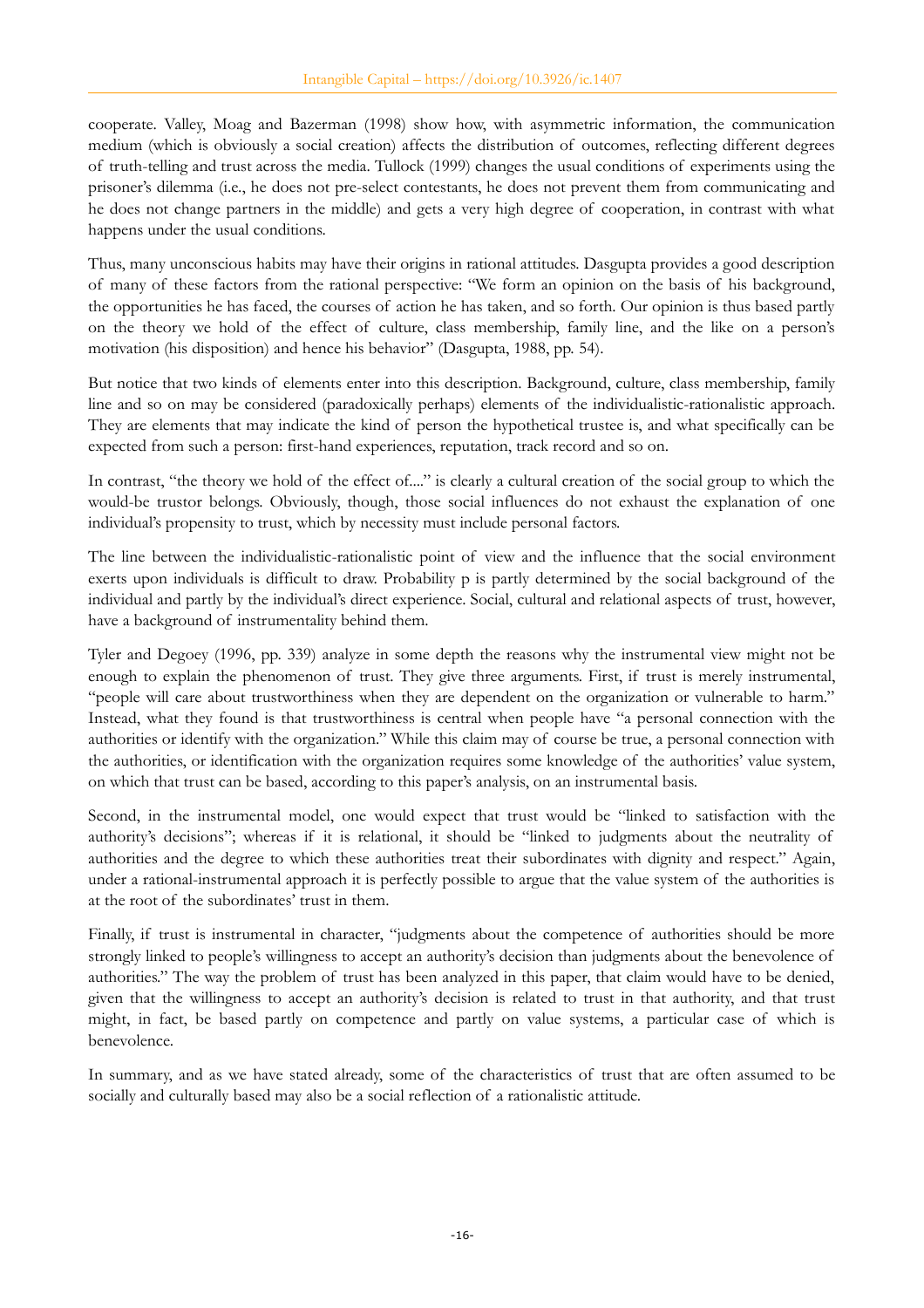#### **4. Recapitulation and conclusions**

Trust is a complex subject. It is elusive, as we have recognized from the beginning, and has many facets. It can have very different meanings, which we have tried to explore analytically in this paper. Now it is time to recapitulate and see where everything stands.

This paper started from the premise that trust is meaningful only if there is bounded rationality. In the context of this paper, this essentially stresses the point that agents do not have full knowledge of their own preferences and values, which completely changes the meaning of trust and the reasons for its existence. Under bounded rationality, preferences are organized in value systems, but the decisions made may or may not be consistent with them. A person's willingness to act according to the higher values (typically few in number) is one possible reason to trust that the person will follow some course of action that may be in that person's own best interest, though it may not be the most attractive in terms of the immediate variables of both effort and results. "Trust," then, means the belief by the trustor that the trustee will make the decision according to his/her real value system, even if some immediate variables push him/her in the opposite direction.

The next conclusion is rather intuitive. If, besides being consistent with a value system, some of the trustee's higher values are non-selfish, and include, for example, truthfulness, friendship, social welfare, etc., they provide a better basis for trust, i.e., the trustor may believe that the trustee will not take advantage of his/her vulnerabilities. In contrast with the previous situation, where values were not necessarily non-selfish, here the concept of trust may go beyond specific situations and extend to a class of decisions. This is, therefore, the concept that provides a foundation for taking some risks in situations of decentralization of authority, giving power to the trustee for a certain type of decisions.

Finally, whatever the actual preferences and values are, the trustee's action depends on his/her capacity to actually put into practice what he/she thinks is good according to his/her own system of values; therefore, trusting someone means trusting his/her capacity to do precisely that.

## **Declaration of Conflicting Interests**

The authors declared no potential conflicts of interest with respect to the research, authorship, and/or publication of this article.

## **Funding**

The authors received no financial support for the research, authorship, and/or publication of this article.

#### **References**

- Aristotle (2000). *Nicomachean Ethics* (W. D. Ross, Trans.): The Internet Classics Archive by Daniel C. Stevenson. <https://doi.org/10.1017/CBO9780511802058>
- Arrow, K.J. (1974). *The limits of Organization*. New York: Norton and Company.
- Barnard, Ch.I. (1938). *The Functions of the Executive*. Cambridge, Mass: Harvard University Press.
- Bazerman, M.H., Tenbrunsel, A.E., & Wade-Benzoni, K.. (1998). Negotiating with yourself and losing. *Academy of Management Review*, 23(2), 225-241. <https://doi.org/10.5465/amr.1998.533224>
- Benabou, R., & Tirole, J. (2002). *Willpower and Personal Rules*. CEPR Discussion Paper No. 3143, January.
- Bidault, F., & Jarillo, J.C. (1997). Trust in economic transactions. In P. Y. G. F. Bidault & a. G. Marion (Eds.), *Trust, Firm and Society* (pp. 81-94). London: Macmillan Business.
- Dasgupta, P. (1988). Trust as a commodity. In D. Gambetta (Ed.), *Trust: Making and Breaking Cooperative Relations* (pp. 49-72). Oxford: Basil Blackwell.
- Dietz, G. (2011). Going back to the source: Why do people trust each other?. *Journal of Trust Research*, 1(2), 215- 222. <https://doi.org/10.1080/21515581.2011.603514>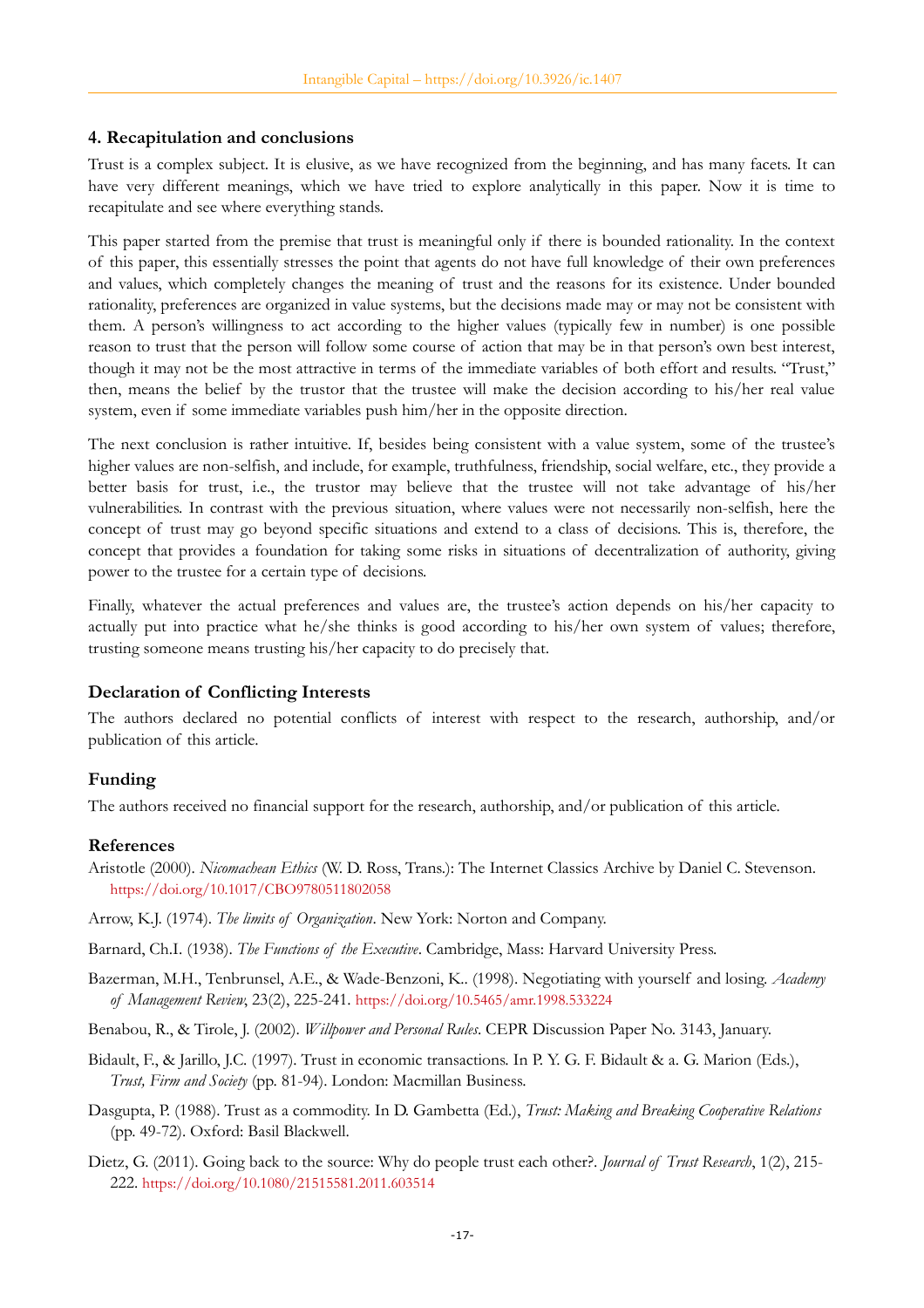- Dirks, K.T., & Ferrin, D.L. (2001). The Role of Trust in Organizational Settings. *Organization Science,* 12(4), 450-467. <https://doi.org/10.1287/orsc.12.4.450.10640>
- Ferrin, D.L., & Dirks, K.T. (2003). The Use of Rewards to Increase and Decrease Trust: Mediating Processes and Differential Effects. *Organization Science*, 14(1), 18-31. <https://doi.org/10.1287/orsc.14.1.18.12809>
- Ferrin, D.L., & Gillespie, N. (2010). Trust differences across national-societal cultures: Much to do or much ado about nothing? In M. N. K. Saunders, D. Skinner, G. Dietz, N. Gillespie & R.J. Lewicki (Eds.), *Organizational trust: A cultural perspective* (pp. 42-86). Cambridge: Cambridge University Press. <https://doi.org/10.1017/CBO9780511763106.003>
- Fischhoff, B., Slovic, P., & Lichtenstein, S. (1988). Knowing what you want: measuring labile values. In D. E. Bell, H. Raiffa & A. Tversky (Eds.), *Decision-making. Descriptive, normative and prescriptive interactions* (pp. 398-421). Cambridge, UK: Cambridge University Press. <https://doi.org/10.1017/CBO9780511598951.020>
- Frey, B.S. (1997). *Not Just For the Money: An Economic Theory of Personal Motivation*. Brookfield: Edward Elgar.
- Gabarro, J. (1978). The development of trust, influence and expectations. In A. G. Athos & J. Gabarro (Eds.), *Interpersonal Behavior: Communication and Understanding in Relationships* (pp. 290-303). Englewood Cliffs, NJ: Prentice-Hall.
- Gambetta, D. (1988). Can We Trust Trust? In D. Gambetta (Ed.), *Trust: Making and Breaking Cooperative Relations* (pp. 212-237). Oxford: Basil Blackwell.
- Hirschman, A.O. (1984). Three easy ways of complicating economic discourse. *American Economic Review,* 74(2), 89-96.
- Hofstede, G. (1980). Motivation, Leadership and Organization: Do American Theories Apply Abroad?. *Organizational Dynamics*, 9(1), 42-63. [https://doi.org/10.1016/0090-2616\(80\)90013-3](https://doi.org/10.1016/0090-2616(80)90013-3)
- Hosmer, L.T. (1995). Trust: the connecting link between organizational theory and philosophical inquiries. *Academy of Management Review*, 20, 379-403. <https://doi.org/10.5465/amr.1995.9507312923>
- James, H.S. (2002). The trust paradox: a survey of economic inquiries into the nature of trust and trustworthiness. *Journal of Economic Behavior and Organization*, 47, 291-307. [https://doi.org/10.1016/S0167-](https://doi.org/10.1016/S0167-2681(01)00214-1) [2681\(01\)00214-1](https://doi.org/10.1016/S0167-2681(01)00214-1)
- Jensen, M. (2000). Value maximization, stakeholder theory and the corporate objective function. In M. Beer & N. Nohria (Eds.), *Breaking the Code of Change* (pp. 35-57). Boston, Mass: Harvard University Press. <https://doi.org/10.2139/ssrn.220671>
- Jensen, M. (2002). *Just Say "No" to Wall Street. Negotiation, Organization and Markets Unit*, Harvard Business School. Working Paper No. 02-01.
- Kahneman, D. (2011). *Thinking Fast and Slow*. New York: Farrar, Straus and Giroux.
- Kahneman, D., Knetsch, J.L., & Thaler, R.H. (1986). Fairness and the assumptions of economics. *Journal of Business*, 59, 285-300. <https://doi.org/10.1086/296367>
- Korczynski, M. (2000). The Political Economy of trust. *Journal of Management Studies*, 37, 1-21. <https://doi.org/10.1111/1467-6486.00170>
- Kramer, R.M., & Tyler, T.R. (1996). Whither Trust? In R. M. Kramer & T. R. Tyler (Eds.), *Trust in Organizations* (pp. 1-15). Thousand Oaks: Sage Publications.
- Kreps, D.M. (1990). Corporate Culture. In J. E. Alt & K. A. Shepsle (Eds.), *Perspectives on Positive Political Economy* (pp. 90-143). New York: Cambridge University Press. <https://doi.org/10.1017/CBO9780511571657.006>
- Lawler, E. (1969). Job design and employee motivation. *Personnel Psychology*, 22, 426-434. <https://doi.org/10.1111/j.1744-6570.1969.tb00343.x>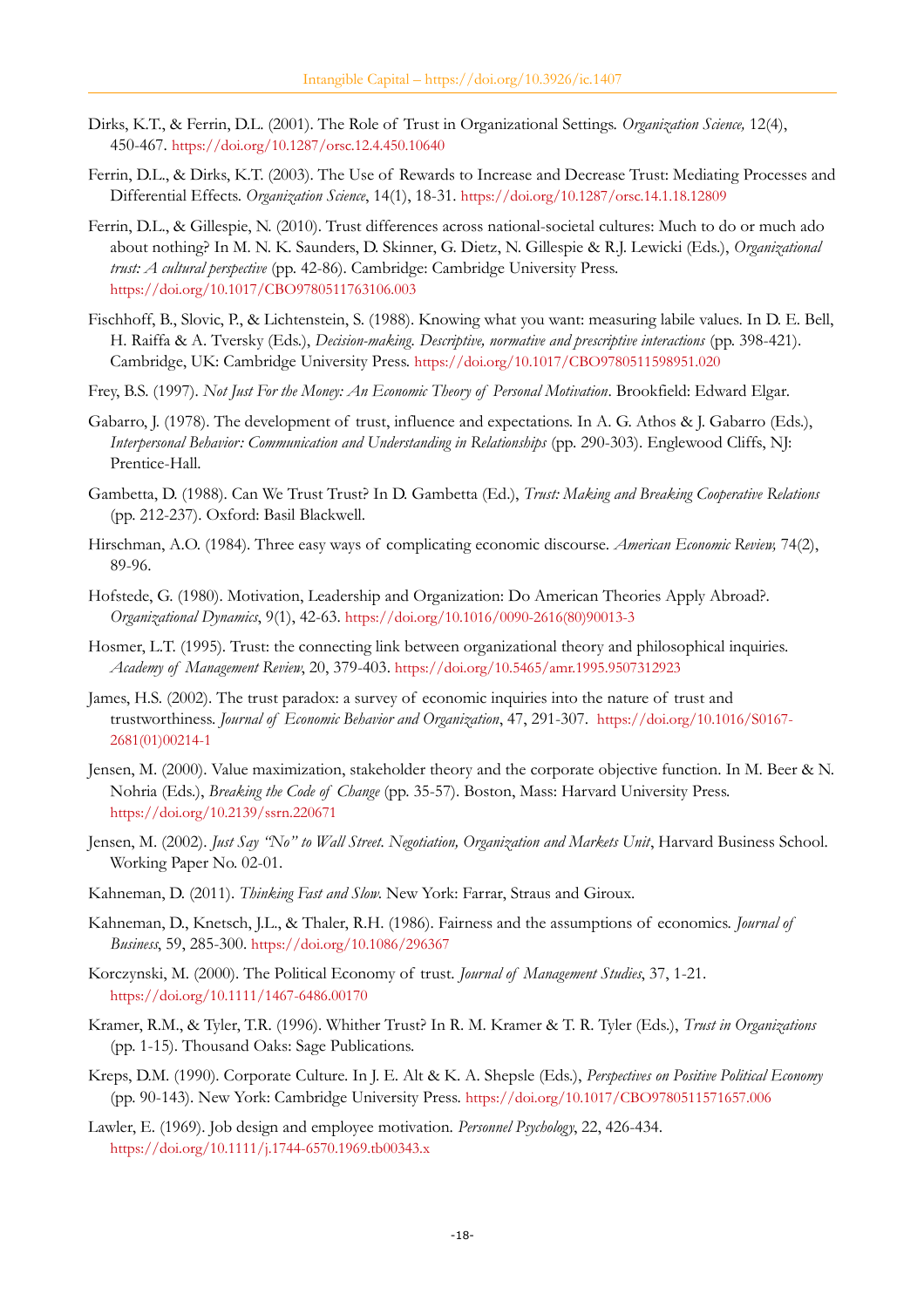- Lindenberg, S. (2001). Intrinsic Motivation in a New Light. *Kyklos*, 54(273), 317-342. [https://doi.org/10.1111/1467-](https://doi.org/10.1111/1467-6435.00156) [6435.00156](https://doi.org/10.1111/1467-6435.00156)
- Loewenstein, G. (1996). Out of Control: Visceral Influences on Behavior. *Organizational Behavior & Human Decision Processes*, 65(2), 272-292. <https://doi.org/10.1006/obhd.1996.0028>
- March, J. (1987). Ambiguity and Accounting: The Elusive Link Between Information and Decision-Making. *Accounting, Organizations & Society*, 12, 153-168. [https://doi.org/10.1016/0361-3682\(87\)90004-3](https://doi.org/10.1016/0361-3682(87)90004-3)
- Mayer, R., Davis, J., & Schoorman, F. (1995). An Integrative Model of Organizational Trust. *Academy of Management Review*, 20(3), 709-734. <https://doi.org/10.5465/amr.1995.9508080335>
- McEvily, B. (2011). Reorganizing the Boundaries of Trust: From Discrete Alternatives to Hybrid Forms. *Organization Science*, 22(5), 1266-1276. <https://doi.org/10.1287/orsc.1110.0649>
- McEvily, B., Perrone, V, & Zaheer, A. (2003). Trust as an Organizing Principle, *Organization Science: INFORMS: Institute for Operations Research*.
- Neilson, W.S. (1999). The economics of favors. *Journal of Economic Behavior and Organizations*, 39, 387-397. [https://doi.org/10.1016/S0167-2681\(99\)00047-5](https://doi.org/10.1016/S0167-2681(99)00047-5)
- O'Donoghue, T., & Rabin, M. (1999). Doing it Now or Later. *American Economic Review*, 89(1), 103-124. <https://doi.org/10.1257/aer.89.1.103>
- Osterloh, M., & Frey, B.S. (2003). *Corporate Governance for Crooks? The Case for Corporate Virtue*. Working paper ISSN 1424-0459. Institute for Empirical Research in Economics, University of Zurich. <https://doi.org/10.2139/ssrn.430062>
- Rokeach, M. (1973). *The Nature of Human Values*. New York: The Free Press.
- Rosanas, J.M. (2016). *Is trust different from risk? Trust and trustworthiness with unbounded rationality: An extension of the trust paradox. IESE* Working paper.
- Rousseau, D.M., Sitkin, S.B., Burt, R.S., & Camerer, C. (1998). Not so different after all: A cross-discipline view of trust. *Academy of Management Review*, 23(3), 393-404. <https://doi.org/10.5465/amr.1998.926617>
- Russell, B. (1959). *The Problems of Philosophy*. Oxford: Oxford University Press.
- Ryan, R.M., & Deci, E.L. (2000). Intrinsic and Extrinsic Motivations: Classic Definitions and New Directions. *Contemporary Educational Psychology*, 25, 54-67. <https://doi.org/10.1006/ceps.1999.1020>
- Saleh, S., & Hyde, J. (1969). Intrinsic vs Extrinsic Orientation and Job Satisfaction. *Occupational Psychology*, 43, 47-53.
- Schelling, T. (1978). Egonomics or the Art of Self-Management. *American Economic Review*, 68(2), 290-294.
- Schelling, T. (1984). Self-Command in Practice, in Policy and in the Theory of Rational Choice. *American Economic Review*, 74(2), 1-11.
- Schoorman, F.D., Mayer, R.C., & Davis, J.H. (2007). An Integrative Model of Organizational Trust: Past, Present and Future. *Academy of Management Review,* 32(2), 344-354. <https://doi.org/10.5465/amr.2007.24348410>
- Selten, R. (1999). *What is bounded rationality?* Discussion Paper B-454 Rheinische Friedrich-Wilhelms Universität, Bonn.
- Senge, P. (2000). The Puzzles and Paradoxes of How Living Companies Create Wealth. Why Single-Valued Objective Functions Are Not Quite Enough. In M. Beer & N. Nohria (Eds.), *Breaking the Code of Change* (pp. 59-81). Boston, Mass.: Harvard University Press.
- Simon, H.A. (1957). *Administrative Behavior* (Second Edition ed.). New York: The Free Press.
- Simon, H.A. (1983). *Reason in Human Affairs*. Oxford: Basil Blackwell.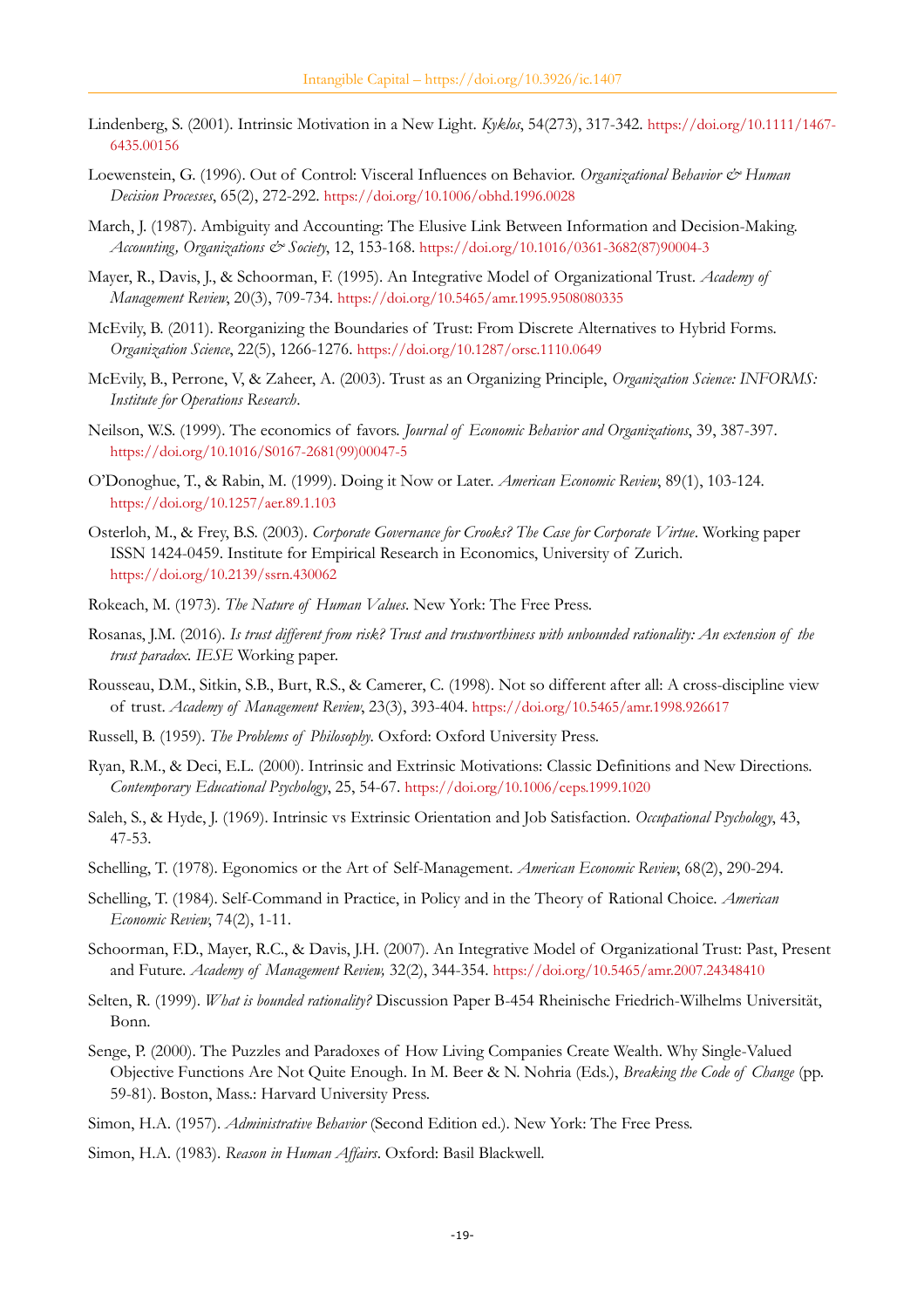- Simon, H.A. (1987). Making Management Decisions: the Role of Intuition and Emotion. *Academy of Management Executive*, 1, 57-64.
- Simon, H.A. (1997). *Administrative Behavior* (fourth edition ed.). New York: The Free Press.
- Spagnolo, G. (1999). Social relations and cooperation in organizations. *Journal of Economic Behavior and Organizations*, 38, 1-25. [https://doi.org/10.1016/S0167-2681\(98\)00119-X](https://doi.org/10.1016/S0167-2681(98)00119-X)
- Tomlinson, E.C., & Mayer, R.C. (2009). The Role of Causal Attribution Dimensions in Trust Repair. *Academy of Management Review*, 34(1), 85-104. <https://doi.org/10.5465/amr.2009.35713291>
- Tullock, G. (1999). Non-prisoner's dilemma. *Journal of Economic Behavior and Organizations*, 39, 455-458.
- Tyler, T.R. , & Degoey, P. (1996). Trust in organizational authorities: the influence of motive attributions on willingness to accept decisions. In R. M. Kramer & T. R. Tyler (Eds.), *Trust in Organizations* (pp. 331-356). Thousand Oaks: Sage Publications. <https://doi.org/10.4135/9781452243610.n16>
- Valley, K.L., Moag, J., & Bazerman, M.H. (1998). A matter of trust: Effects of communication on the efficiency and distribution of outcomes. *Journal of Economic Behavior and Organizations*, 34, 211-238.
- Webster's Seventh New Collegiate Dictionary. Webster (Eds) (1972). Springfield, Mass.: G&C Merriam Co.
- Williams, M. (2007). Building Genuine Trust Through Interpersonal Emotion Management: A Threat Regulation Model of Trust and Collaboration Across Boundaries. *Academy of Management Review*, 32(2), 595-621. <https://doi.org/10.5465/amr.2007.24351867>
- Williamson, O.E. (1993). Calculativeness, trust and economic organization. *Journal of Law and Economics*, 34, 453-502. <https://doi.org/10.1086/467284>
- Williamson, O.E. (1985). *The Economic Institutions of Capitalism*. New York: The Free Press.
- Zand, D.E. (1972). Trust and Managerial Problem Solving. *Administrative Science Quarterly*, 17, 229-239. <https://doi.org/10.2307/2393957>